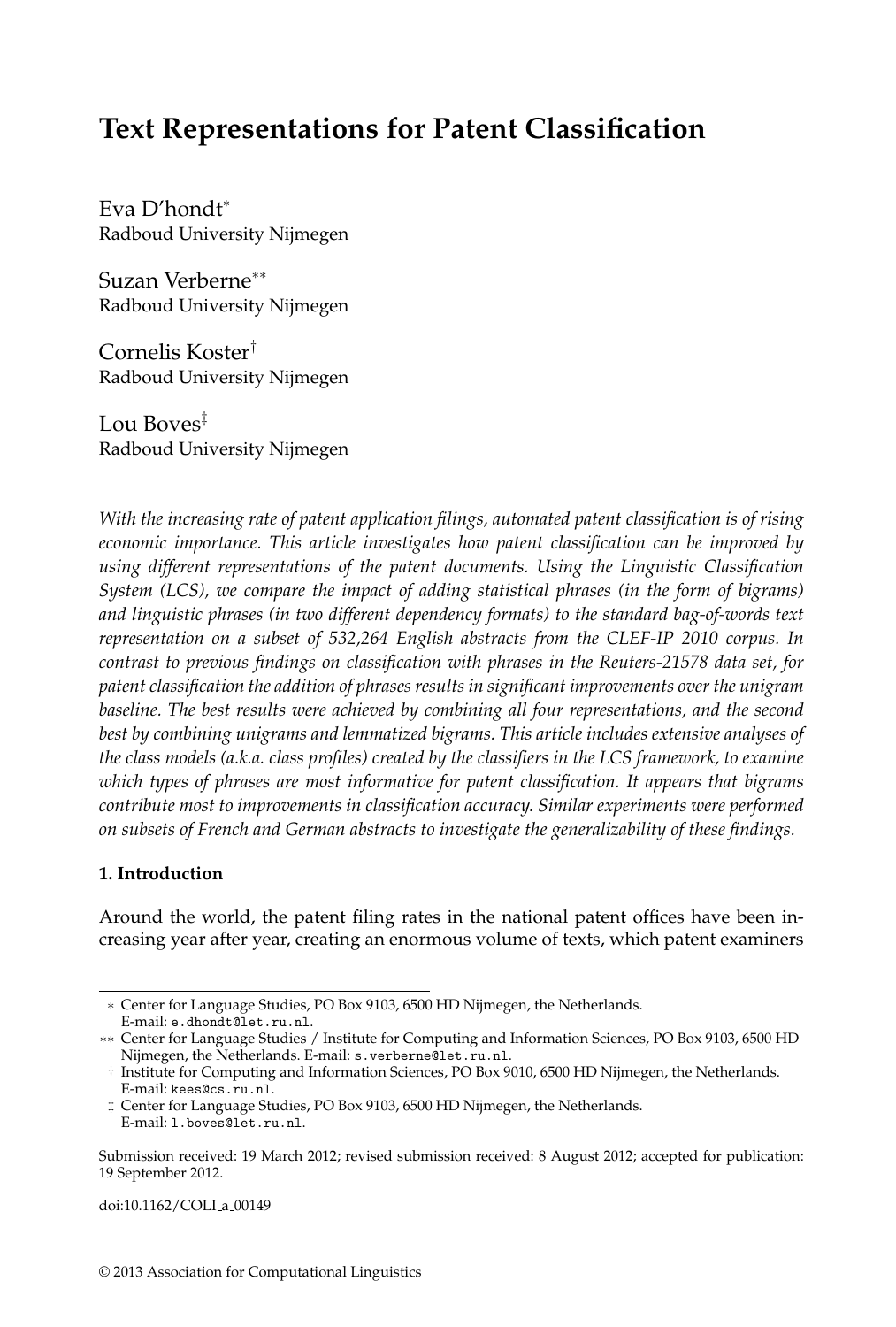are struggling to manage (Benzineb and Guyot 2011). To speed up the examination process, a patent application needs to be directed to patent examiners specialized in the subfield(s) of that particular patent as quickly as possible (Smith 2002). This **preclassification** is done automatically in most patent offices, but substantial additional manual labor is still necessary. Furthermore, since 2010, the International Patent Classification<sup>1</sup> (IPC) is revised every year to keep track of recent developments in the various subdomains. Such a revision is followed by a reclassification of portions of the existing patent corpus, which is currently done mainly by hand by the national patent offices (Held, Schellner, and Ota 2011). Both preclassification and reclassification could be improved, and a higher consistency of the classifications of the documents in the patent corpus could be obtained, if more reliable and precise automatic text classification algorithms were available (Benzineb and Guyot 2011).

Most approaches to text classification use the bag-of-words (BOW) text representation, which represents each document by the words that occur in it, irrespective of their ordering in the original document. In the last decades much research has gone into expanding this representation with additional information, such as statistical phrases<sup>2</sup> (*n*-grams) or some forms of syntactic or semantic knowledge. Even though (statistical) phrases are more representative units for classes than single words (Caropreso, Matwin, and Sebastiani 2001), they are so sparsely distributed that they have limited impact during the classification process. Therefore, it is not surprising that the best scoring multi-class, multi-label<sup>3</sup> classification results for the well-known Reuters-21578 data set have been obtained using a BOW representation (Bekkerman and Allan 2003). But the limited contribution of phrases in addition to the BOW-representation does not seem to hold for all classification tasks: Özgür and Güngör (2010) found significant differences in the impact of linguistic phrases between short newswire texts (Reuters-21578), scientific abstracts (NSF), and informal posts in usenet groups (MiniNg): Especially the classification of scientific abstracts could be improved by using phrases as index terms. In a follow-up study, Özgür and Güngör  $(2012)$  found that for the three different data sets, different types of linguistic phrases have most impact. The authors conclude that more formal text types benefit from more complex syntactic dependencies.

In this article, we investigate if similar improvements can be found for patent classification and, more specifically, which types of phrases are most effective for this particular task. In this article we investigate the value of phrases for classification by comparing the improvements that can be gained from extending the BOW representation with (1) statistical phrases (in the form of bigrams); (2) linguistic phrases originating from the Stanford parser (see Section 3.2.2); (3) aboutness-based<sup>4</sup> linguistic phrases from the AEGIR parser (Section 3.2.3); and (4) a combination of all of these. Furthermore, we will investigate the importance of different syntactic relations for the classification task,

<sup>1</sup> The IPC is a complex hierarchical classification system comprising sections, classes, subclasses, and groups. For example, the "A42B 1/12" class label, which groups designs for bathing caps, falls under section A *"Human necessities,"* class 42 *"Headwear,"* subclass B *"Head coverings,"* group 1 *"Hats; caps; hoods."* The latest edition of the IPC contains eight sections, 129 classes, 639 subclasses, 7,352 groups, and 61,847 subgroups. The IPC covers inventions in all technological fields in which inventions can be patented.

<sup>2</sup> By a *phrase* we mean an index unit consisting of two or more words, generated through either syntactic or statistical methods.

<sup>3</sup> Multi-class classification is the problem of classifying instances into more than two classes. Multi-label signifies that documents in this test set are associated with more than one class, and must be assigned a set of labels during classification.

<sup>4</sup> The notion of *aboutness* refers to the conceptual content expressed by a dependency triple. For a more detailed description, see Section 3.2.3.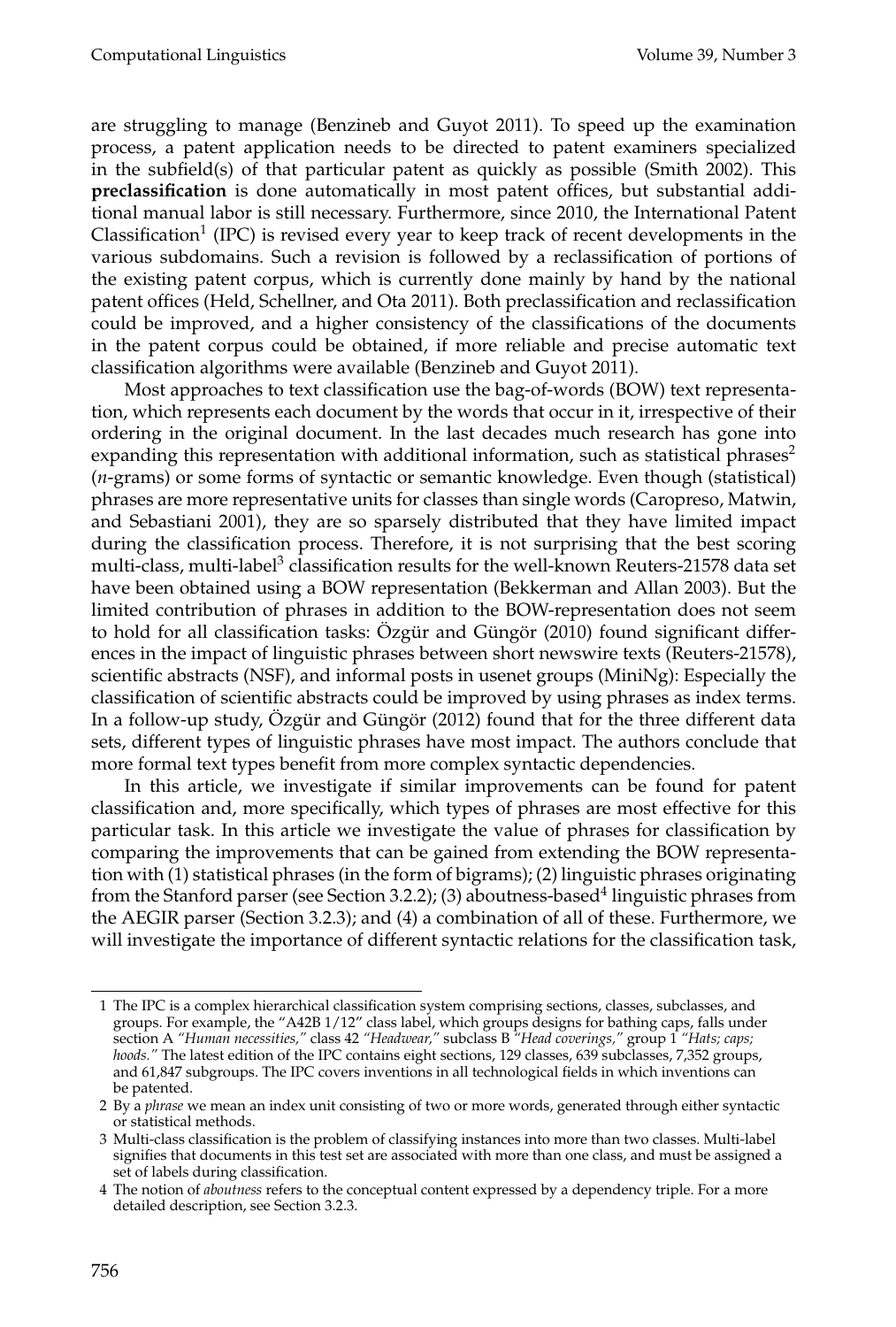and the extent to which the words in the phrases overlap with the unigrams. We also investigate which syntactic relations capture most information in the opinion of human annotators. Finally, we perform experiments to investigate if our findings are languagedependent. We will then draw some conclusions on what information is most valuable for improving automatic patent classification.

## **2. Background**

## **2.1 Text Representations in Classification**

Lewis (1992) was the first to investigate the use of phrases as index terms for text classification. He found that phrases generally suffer from data sparseness and may actually cause classification performance to deteriorate. These findings were confirmed by Apté, Damerau, and Weiss (1994). With the advent of increasing computational power and bigger data sets, however, the topic has been revisited in the last two decades (Bekkerman and Allan 2003).

In this section we will give an overview of the major findings in previous research on the use of statistical and syntactic phrases for text classification. Except when mentioned explicitly, all the classification experiments reported here were conducted using the Reuters-21578 data set, a well-known benchmark of 21,578 short newswire texts for multi-class classification into 118 categories (a document has an average of 1.24 class labels).

*2.1.1 Combining Unigrams with Statistical Phrases.* For an excellent overview of the work on using phrases done up to 2002, see Bekkerman and Allan (2003), and Tan, Wang, and Lee (2002).

Because they contain more specific information, one might think that phrases are more powerful features for text classification. There are two ways of using phrases as index terms: either index terms only or in combination with unigrams. All experimental results, however, show that using only phrases as index terms leads to a decrease in classification accuracy compared with the BOW baseline (Bekkerman and Allan 2003). Both Mladenic and Grobelnik (1998) and Fürnkranz (1998) showed that classifiers trained on combinations of unigrams and *n*-grams composed of at most three words performed better than classifiers that only use unigrams; no improvement was obtained when using larger *n*-grams. Because trigrams are sparser than bigrams, most of the subsequent research has focused on optimizing the combination of unigrams and bigrams using different feature selection techniques.

*2.1.2 Feature Selection.* Obviously, unigrams and bigrams overlap: Bigrams are pairs of unigrams. Caropreso, Matwin, and Sebastiani (2001) evaluated the relative importance of unigrams and bigrams in a classifier-independent study: Instead of determining the impact of features on the classification scores, they scored all unigrams and bigrams using conventional feature evaluation functions to find the features that are most representative for the document classes. For the Reuters-21578 data set, they found that many bigram features scored higher than unigram features. These (theoretical) findings were not confirmed in subsequent classification experiments, however. When the bigram/unigram ratio for a fixed number of features is changed to favor bigrams, classification performance tends to go down. It appears that the information in the bigrams does not turn the unigrams redundant.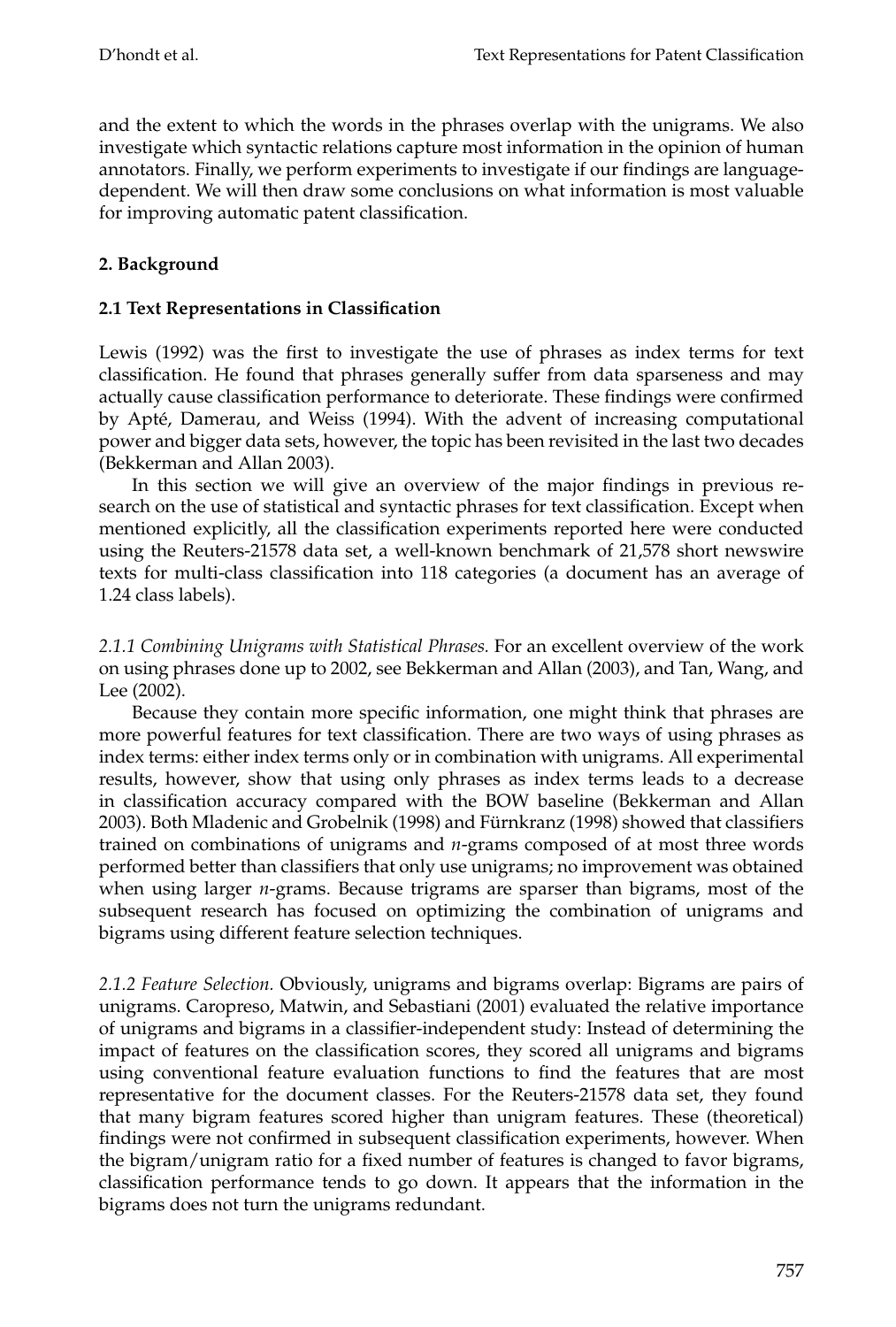Braga, Monard, and Matsubara (2009) used a Multinomial Naive Bayes classifier to investigate classification performance with unigrams and bigrams by comparing multiview classification (the results of two independent classifiers trained with unigram and bigram features are merged) with monoview classification (unigrams and bigrams are combined in a single feature set).<sup>5</sup> They found that there is little difference between the output of the mono- and multiview classifiers. In the multiview classifiers, the unigram and bigram classifiers make similar decisions in assigning labels, although the latter generally yielded lower confidence values. Consequently, in the merge the unigram and bigram classifiers affirm each other's decisions, which does not result in an overall improvement in classification accuracy. The authors suggest combining unigrams only with those bigrams for which it holds that the whole provides more information than the sum of the parts.

Tan, Wang, and Lee (2002) proposed selecting highly representative and meaningful bigrams based on the Mutual Information scores of the words in a bigram compared with the unigram class model. They selected only the top 2% of the bigrams as index terms, and found a significant improvement over their unigram baseline, which was low compared to state-of-the-art results. Bekkerman and Allan (2003) failed to improve over their unigram baseline when using similar selection criteria based on the distributional clustering of unigram models. Crawford, Koprinska, and Patrick (2004) were not able to improve e-mail classification when using the selection criteria proposed by Tan, Wang, and Lee.

*2.1.3 Combining Unigrams with Syntactic Phrases.* Lewis (1992) and Apte, Damerau, and ´ Weiss (1994) were the first to investigate the impact of syntactic phrases<sup>6</sup> as features for text classification. Dumais et al. (1998) and Scott and Matwin (1999) did not observe a significant improvement in classification on the Reuters-21578 collection when noun phrases obtained with a shallow parser were used instead of unigrams. Moschitti and Basili (2004) found that neither words augmented with word sense information, nor syntactic phrases (acquired through shallow parsing) in combination with unigrams improved over the BOW baseline. Syntactic phrases appear to be even sparser than bigrams. Therefore, it is not surprising that most papers concluded that classifiers using only syntactic phrases perform worse than the baseline, except when the BOW baseline is low for that particular classification task (Mitra et al. 1997; Fürnkranz 1999).

Deep syntactic parsing is a computationally expensive process, but thanks to the increase in computational power it is now possible to use phrases acquired through deep syntactic parsing in classification tasks. Nastase, Sayyad, and Caropreso (2007) used Minipar to generate dependency triples that are combined with lemmatized and unlemmatized unigrams to classify the 10 most frequent classes in the Reuters-21578 data set. Their criterion for selecting triples as index terms is document frequency  $\geq 2$ . The small improvement over the lemmatized unigram baseline was not statistically significant. Özgür and Güngör (2010, 2012) achieve small but significant improvements when combining unigrams with a subset of the dependency types from the Stanford parser on three different data sets, including the Reuters-21578 set. They find that separate pruning levels (based on the term frequency–inverse document frequency [TF-IDF] score of the index units) for the unigrams and syntactic phrases influence

<sup>5</sup> The difference between multiview and monoview classification corresponds to what is called *late* and *early fusion* in the pattern recognition literature.

<sup>6</sup> The concept "syntactic phrase" can be given several different interpretations, such as noun phrases, verb phrases, predicate structures, dependency triples, and so forth.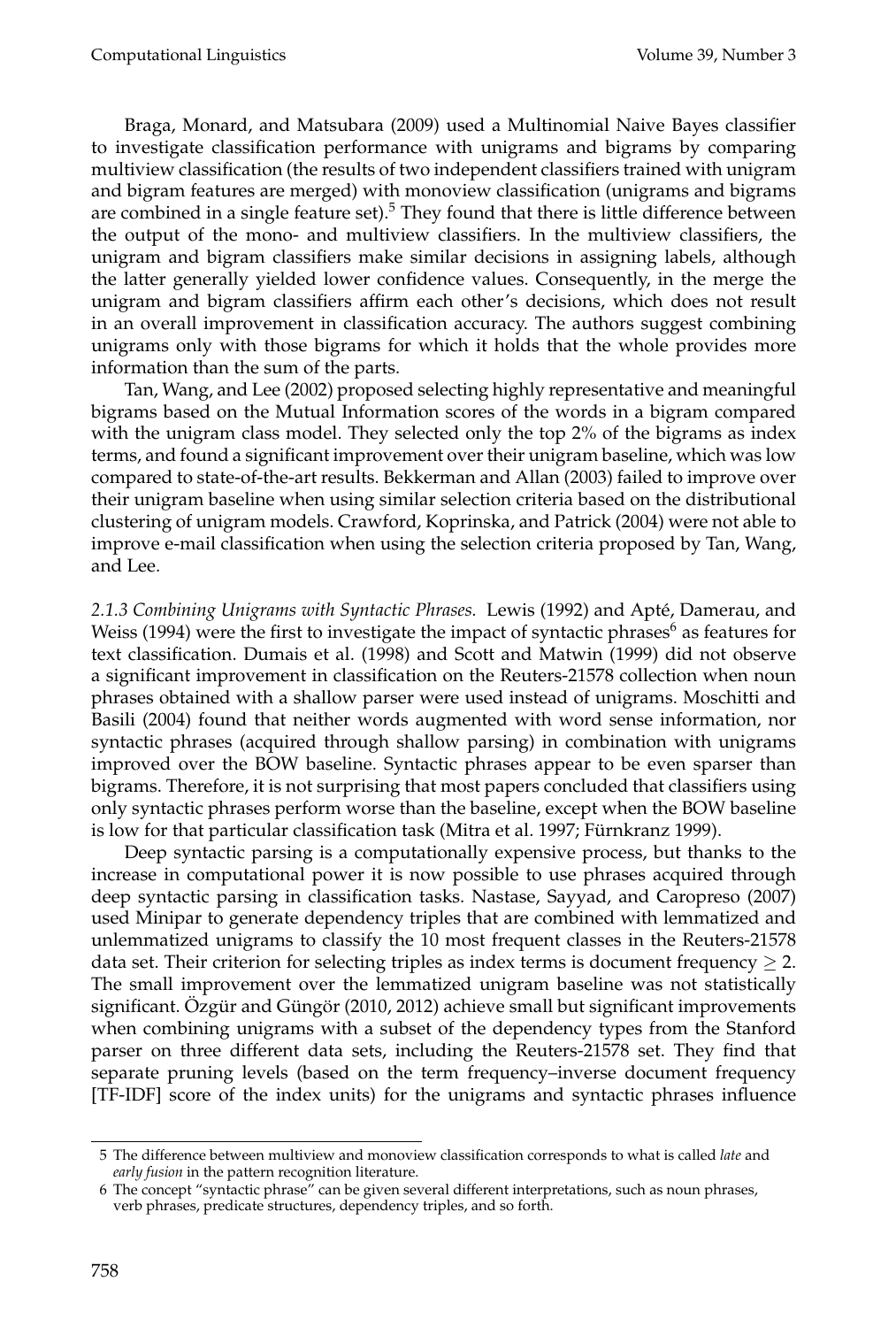classification accuracy. Which dependency relations prove most relevant for a classification task depends greatly on the language use in the different data sets: The informal MiniNG data set (usenet posts) benefits a little from "simple" dependencies such as *part*, denoting a phrasal verb, for example *write down*, while classification in the more formal Reuters-21578 (newswire) and NSF (scientific abstracts) data sets is more improved by using dependencies on phrase and clause level (adjectival modifier, compound noun, prepositional attachment; and subject and object, respectively). The highest-ranking features for the NSF data set are compound noun (nn), adjectival modifier (amod), subject (subj), and object (obj), respectively. Furthermore, they observe that splitting up more generic relator types (such as *prep*) into different, more specific, subtypes increases the classification accuracy.

## **2.2 Patent Classification**

It is not possible to draw far-reaching conclusions from previous research on patent classification, because there is no tradition of using a "standard" data set, and a standard split of patent corpora in a training and test set. Furthermore, there are differences between the various experiments in task definitions (mono-label versus multi-label classification); the granularity of the classification (depth in the IPC hierarchy); and the choices of (sub)sets of data. Fall and Benzineb (2002) give an overview of the work done in patent classification research up to 2002 and of the commercial patent classification systems available; see Benzineb and Guyot (2011) for a general introduction to patent classification.

Larkey (1999) was the first to present a fully automated patent classification system, but she did not report her overall accuracy results. Larkey (1998) used a combination of weighted words and noun phrases as index terms to classify a subset of the USPTO database, but found no improvement over a BOW baseline. The weights were calculated as follows: Frequency of a word or phrase in a particular section times the manually assigned weight (importance) given to that section. The weights for each word or phrase were then summed across sections. Term selection was based on a threshold for these weights.

Krier and Zacca (2002) organized a comparative study of various academic and ` commercial systems for patent classification for a common data set. In this informal benchmark Koster, Seutter, and Beney (2001) achieved the best results, using the Balanced Winnow algorithm with a word-only text representation. Classification is performed for 44 or 549 categories (which correspond to different levels of depth in the then used version of the IPC), with around 78% and 68% precision at 100% recall, respectively.

Fall et al. (2003) introduced the EPO-alpha data set, attempting to create a common benchmark for patent classification. Using only words as index terms, they tested different classification algorithms and found that SVM outperform Naive Bayes, k-NN, SNoW, and decision-based classifiers. They achieved P@3-scores<sup>7</sup> of 73% and 59% on 114 classes and 451 subclasses, respectively. They also found that when using only the first 300 words from the abstract, claims, and description sections, classification accuracy is increased compared with using the complete sections. The same data set was later used by Koster and Seutter (2003), who experimented with a combined

<sup>7</sup> Precision at rank 3 (P@3) signifies the percentage correct labels in the first three labels by the classifier to a given document.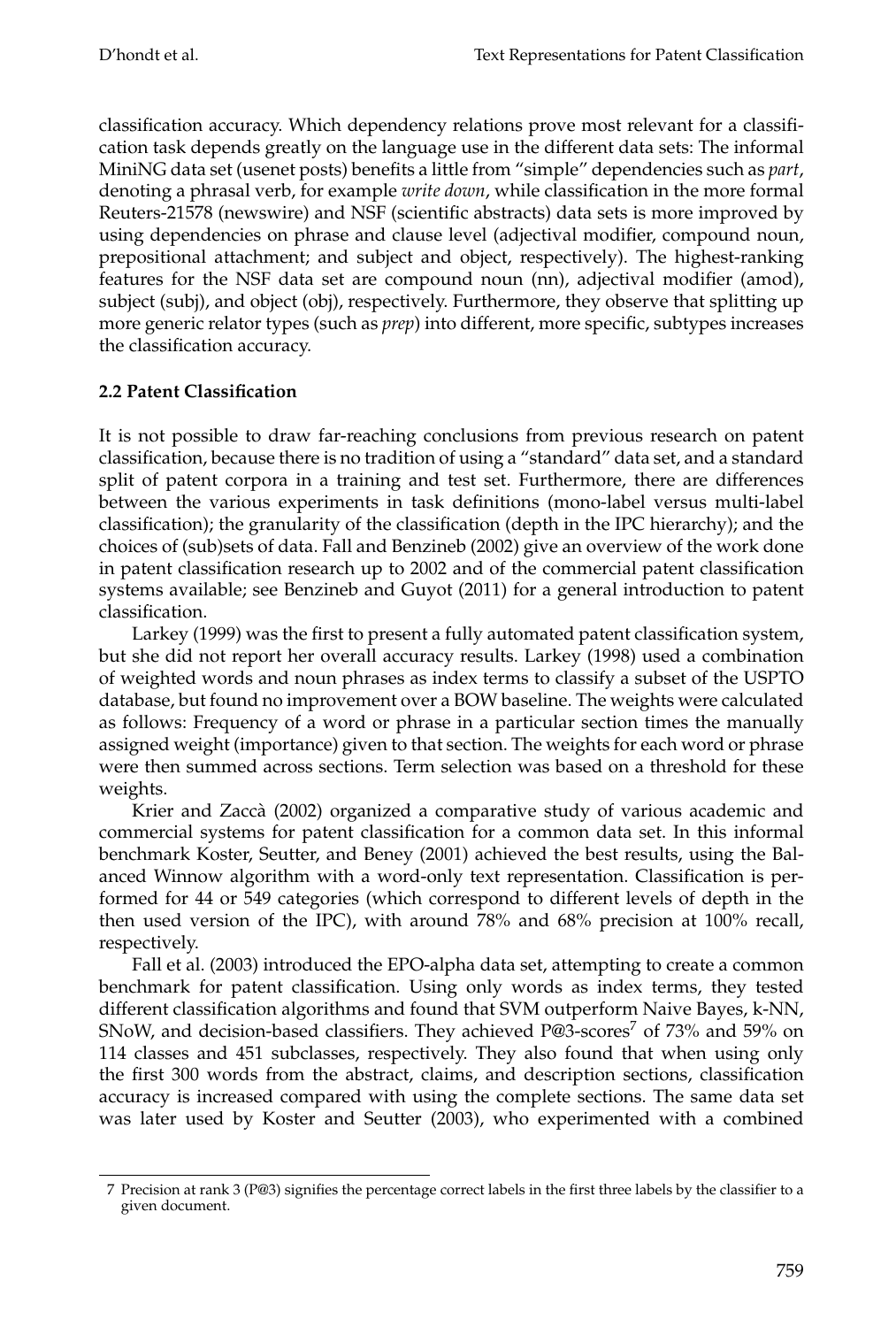representation of words and phrases consisting of head-modifier pairs.<sup>8</sup> They found that head-modifier pairs could not improve on the BOW-baseline: The phrases were too sparse to have much impact on the classification process.

Starting in 2009, the IRF<sup>9</sup> has organized CLEF-IP patent classification tracks in an attempt to bridge the gap between academic research and the patent industry. For this purpose the IRF has put a lot of effort into providing very large patent data sets, $^{10}$  which have enabled academic researchers to train their algorithms on real-life data. In the CLEF-IP 2010 classification track the best results were achieved by Guyot, Benzineb, and Falquet (2010). Using the Balanced Winnow algorithm, they achieved a P@1-score of 83%, while classifying on subclass level. They used a combination of words and statistical phrases (collocations of variable length extracted from the corpus) as index terms and used all available documents (in English, French, and German) in the corpus as training data. In the same competition, Derieux et al. (2010) came second (in terms of P@1). They also used a mixed document representation of both single words and longer phrases, which had been extracted from the corpus by counting word co-occurrences. Verberne, Vogel, and D'hondt (2010) and Beney (2010) experimented with a combined representation of words and syntactic phrases derived from an English and French syntactic parser, respectively. They both found that adding syntactic phrases to words improves classification accuracy slightly. Beney (2010) remarks that this improvement may be language-dependent. As a follow-up, Koster et al. (2011) investigated the added value of syntactic phrases. They found that **attributive phrases**, that is, combinations of adjective or nouns with nouns, were by far the most important syntactic phrases for patent classification. On a subset of the CLEF-IP 2010 corpus<sup>11</sup> they also found a small, but significant, improvement when adding dependency triples to words.

## **3. Experimental Set-up**

In this article, we investigate the relative contributions of different types of terms to the performance of patent classification. We use four different types of terms, namely, lemmatized unigrams, lemmatized bigrams (see Section 3.2.1), lemmatized dependency triples obtained with the Stanford parser (see Section 3.2.2), and lemmatized dependency triples obtained with the AEGIR parser (see Section 3.2.3). We will leave term (feature) selection to the preprocessing module of the Linguistic Classification System (LCS) which we used for all experiments (see Section 3.3). We will analyze the relation between unigrams and phrases in the class profiles in some detail, however (see Sections 4.2 and 4.3).

## **3.1 Data Selection**

We conducted classification experiments on a collection of patent documents obtained from the CLEF-IP 2010 corpus,<sup>12</sup> which is a subset of the larger MAREC patent collection. The corpus contains 2.6 million patent documents, which roughly correspond

<sup>8</sup> Head-modifier pairs were derived from the syntactic analysis output of the EP4IR syntactic parser.

<sup>9</sup> Information Retrieval Facility, see www.irf.com.

<sup>10</sup> The CLEF-IP 2009, CLEF-IP 2010, and CLEF-IP 2011 data sets can be obtained through the IRF. The more recent data sets subsume the older sets.

<sup>11</sup> The same data set as will be used in this article. For a more detailed description, see Section 3.1.

<sup>12</sup> This test collection is available through the IRF (http://www.ir-facility.org/collection).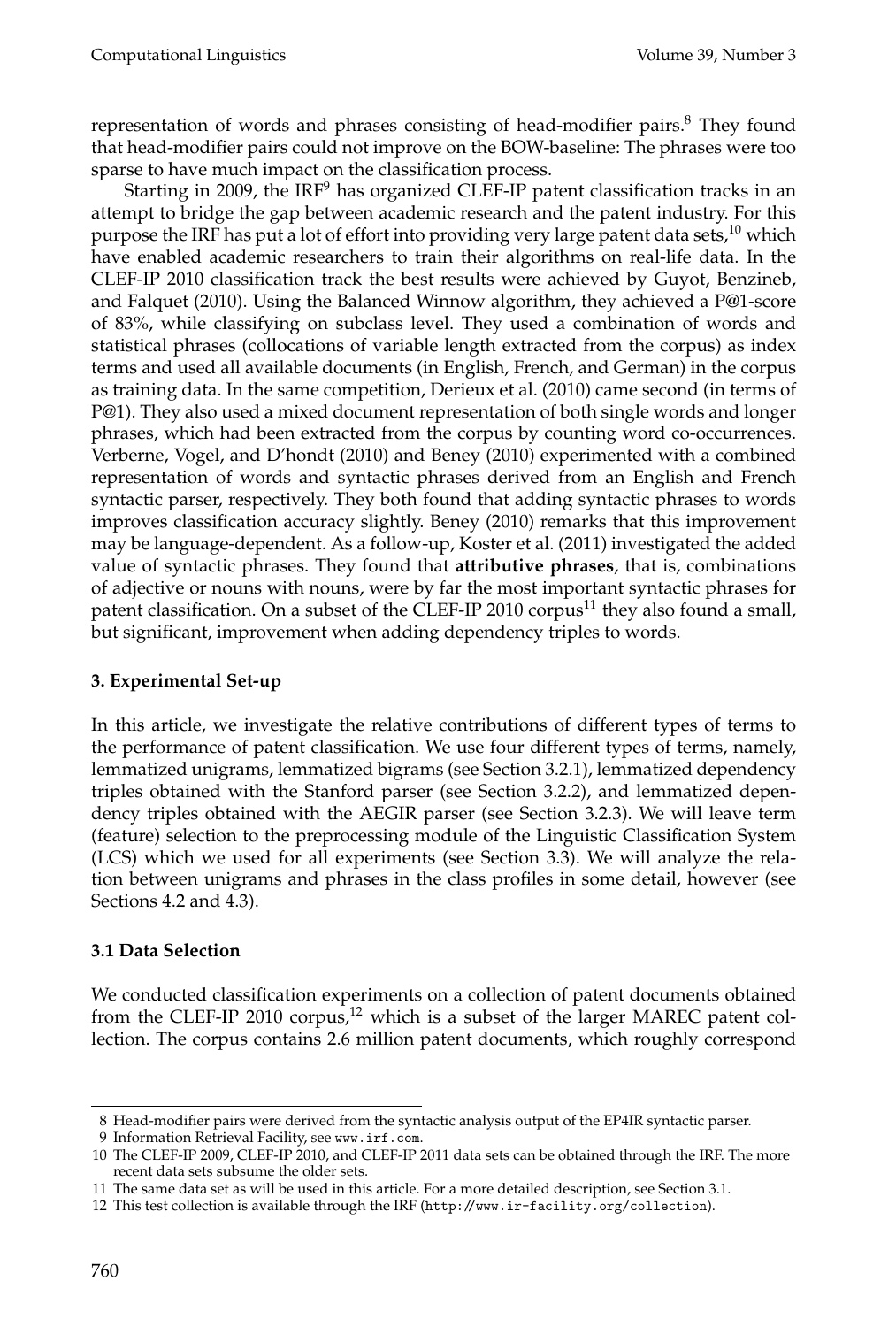to 1.3 million individual patents, published between 1985 and  $2001$ .<sup>13</sup> The documents in the collection are encoded in a customized XML format and may include text in English, French, and German. In addition to the standard sections of a patent document (title, abstract, claims, and description section), the documents also include metainformation on inventor, date of application, assignee, and so forth. Because our focus lies on text representation, we did not include any of the meta-data in our document representations.

The most informative sections of a patent document are generally considered to be the title, the abstract, and the beginning of the description (Benzineb and Guyot 2011). Verberne and D'hondt (2011) showed that using both the description and the abstract gives a small, but significant, improvement in classification results on the CLEF-IP 2011 corpus, compared with classification on abstracts only. The effort involved in parsing the descriptions is considerable, however: Because of the long sentences and the dense word use, a parser will have much more difficulty in processing text from the description section than from the abstracts. The titles of the patent documents also pose a parsing problem: These are generally short noun phrases that contain ambiguous PP-attachments that are impossible to disambiguate without any domain knowledge. This leads to incorrect syntactic analyses and, consequently, noisy dependency triple features. Because we are interested in comparing classification results for different text representations, and not in comparing results for different sections, we opted to use only the abstract sections of the patent document in the current article.

From the corpus, we extracted all files that contain both an abstract in English and at least one IPC class14 in the <*classification-ipcr*> field. We extracted the IPC classes on the document level; this means that we did not include the documents where the IPC class is in a separate file than the English abstract. In total, there were 121 different classes in our data set. Most documents have been assigned one to three different IPC classes (on class level). On average, a patent abstract in our data set has 2.12 class labels. Previous cross-validation experiments on the same document set showed very little variation (standard deviation  $< 0.3\%$ ) between the classification accuracies in different trainingtest splits (Verberne, Vogel, and D'hondt 2010). We therefore decided to use only one training and test set split.<sup>15</sup>

The final data set contained 532,264 abstracts, divided into two sets: (1) a training set (425,811 documents) and (2) a test set (106,453 documents). The distribution of the data over the classes is in accordance with the Pareto Principle: 20% of the classes cover 80% of the data, and 80% of the classes comprise only 20% of the data.

## **3.2 Data Preprocessing**

Preprocessing included cleaning up character conversion errors like Expression (1) and removing claims and images references (Expression (2)) and list references

14 For our classification experiments we use the codes on the class level in the IPC8 classification.

<sup>13</sup> Note the difference between a patent and a patent document: A patent is not a physical document itself, but a name for a group of patent documents that have the same patent ID number.

<sup>15</sup> The data split was performed using a perl script that randomly shuffles the documents and puts them into a train set and test set, while ensuring that the class distribution of the examples in the train set approximates that of the whole corpus. It can be downloaded as part of the LCS distribution.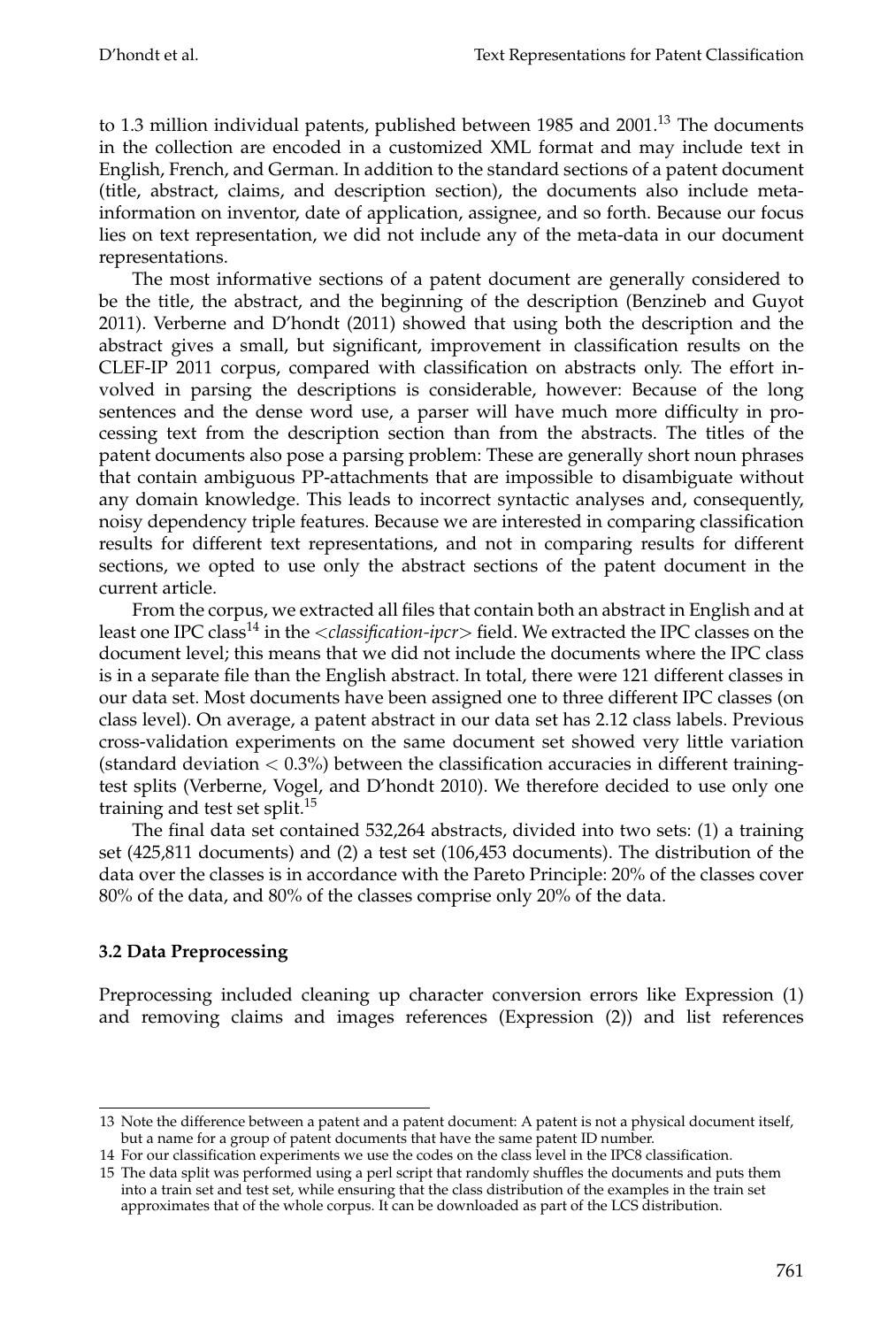(Expression (3)) from the original texts. This was done automatically, using the following regular expressions (based on Parapatics and Dittenbach 2009):

$$
s/\frac{1}{2}t\frac{dt}{\sqrt{g}}\tag{1}
$$

 $s/(\{([ ]*(0-9) [0-9a-z, .; ]*(\))}/g$  (2)

 $s/(\binom{1}{r}*[A-Za-z]/)/g$  (3)

We then used a perl script to divide the running text into sentences, by splitting on end-of-sentence punctuation such as question marks and full stops. In order to minimize incorrect splitting, the perl script was supplied with a list of common English abbreviations and a list containing abbreviations and acronyms that occur frequently in technical texts, derived from the Specialist lexicon.<sup>16</sup>

*3.2.1 Unigrams and Bigrams.* The sentences in the abstract documents were converted to single words by splitting on whitespaces and removing punctuation. The words were then lemmatized using the AEGIR lexicon. Bigrams were created through a similar procedure. We did not create bigrams that spanned sentence boundaries. This resulted in approximately 60 million unigram and bigram tokens for the present corpus.

*3.2.2 Stanford.* The Stanford parser is a broad-coverage natural language parser that is trained on newswire text, for which it achieves state-of-the-art performance. The parser has not been optimized/retrained for the patent domain.<sup>17</sup> In spite of the technical difficulties (Parapatics and Dittenbach 2009) and loss of linguistic accuracy for patent texts reported in Mille and Wanner (2008), most patent processing systems that use linguistic phrases use the Stanford parser because its dependency scheme has a number of properties that are valuable for Text Mining purposes (de Marneffe and Manning 2008). The Stanford parser collapsed typed dependency model has a set of 55 different syntactic relators to capture **semantically contentful** relations between words. For example, the sentence *The system will consist of four separate modules* is analyzed into the following set of dependency triples in the Stanford representation:

```
det(system-2, The-1)
nsubj(consist-4, system-2)
aux(consist-4, will-3)
root(ROOT-0, consist-4)
num(modules-8, four-6)
amod(modules-8, separate-7)
prep_of(consist-4, modules-8)
```
The Stanford parser was compiled with a maximum memory heap of 1.2 GB. Sentences longer than 100 words were automatically skipped. Combined with failed parses this led to a 1.2% loss of parser output on the complete data set. Parsing the

<sup>16</sup> The lexicon can be downloaded at http://lexsrv3.nlm.nih.gov/Specialist/Summary/lexicon.html.

<sup>17</sup> For retraining a parser, a substantial amount of annotated data (in the form of syntactically annotated dependency trees) is needed. Creating such annotations is a very expensive task and beyond the scope of this article.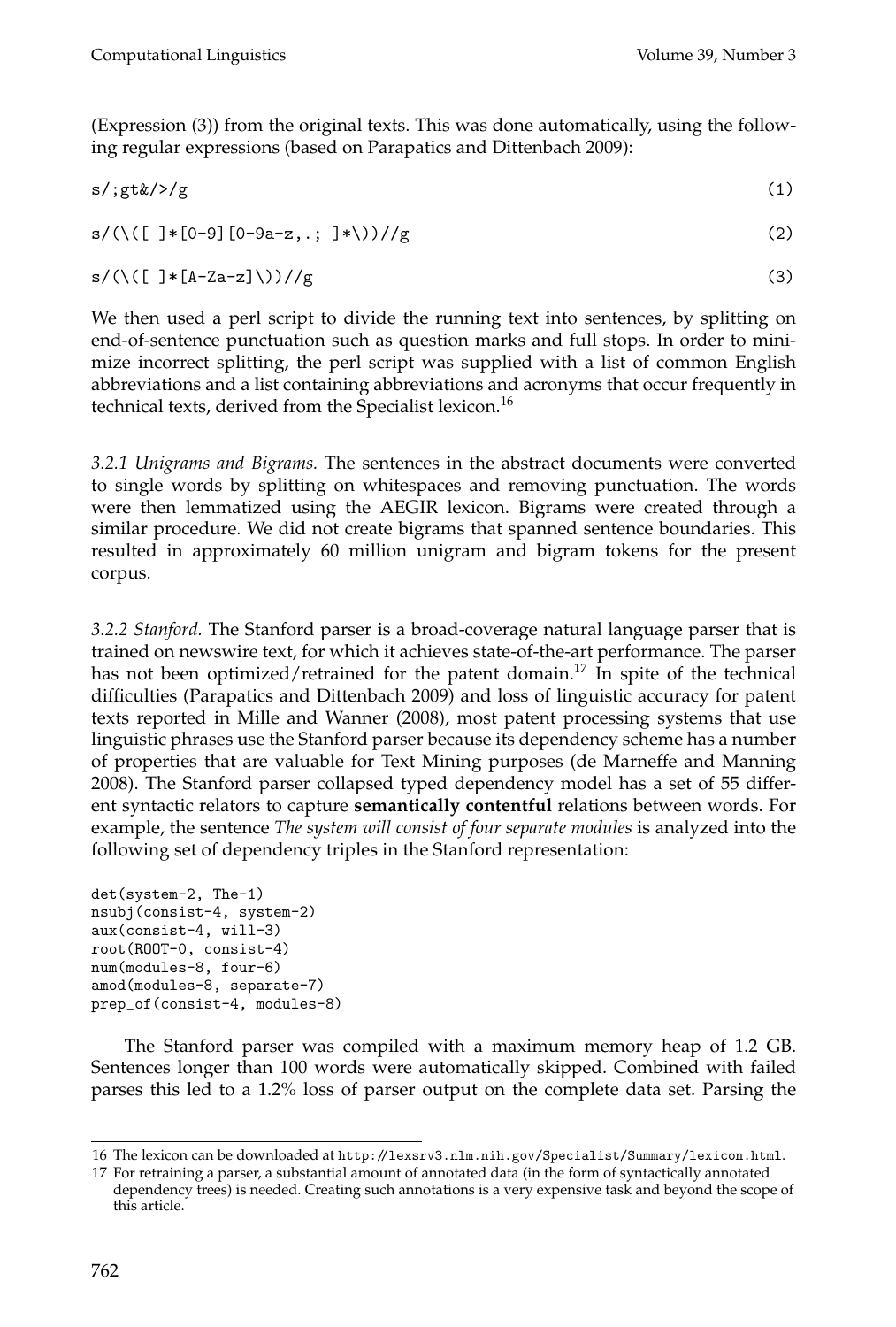|          | # tokens   |           | # types (terms) |      | token/type (lem.) |  |
|----------|------------|-----------|-----------------|------|-------------------|--|
|          |            | raw       | lemmatized      | gain |                   |  |
| unigram  | 48,898,738 | 160,424   | 142,396         | 1.12 | 343.39            |  |
| bigram   | 48,473,756 | 3,836,212 | 3,119,422       | 1.23 | 15.54             |  |
| Stanford | 35,772,003 | 8,750,839 | 7,430,397       | 1.18 | 4.81              |  |
| AEGIR    | 31,004,525 |           | 5,096,918       |      | 6.08              |  |

Impact of lemmatization on the different text types in the training set (80% of the corpus).

entire set of abstracts took 1.5 weeks on a computer cluster consisting of 60 2.4GHz cores with 4 GB RAM per core. The resulting dependency triples were stripped of the word indexes and then lemmatized using the AEGIR lexicon.

3.2.3 AEGIR. AEGIR<sup>18</sup> is a dependency parser that was designed specifically for robust parsing of technical texts. It combines a hand-crafted grammar with an extensive word-form lexicon. The parser lexicon was compiled from different technical terminologies, such as the SPECIALIST lexicon and the UMLS.<sup>19</sup> The AEGIR parser aims to capture the *aboutness* of sentences. Rather than outputting extensive linguistic detail on the syntactic structure of the input sentence as in the Stanford parser, AEGIR returns only the bare syntactic–semantic structure of the sentence. During the parsing process, it effectively performs normalization at various levels, such as typography (for example, upper and lower case, spacing), spelling (for example, British and American English, hyphenation), morphology (lemmatization of word forms), and syntax (standardization of the word order and transforming passive structures into active ones).

The AEGIR parser uses only eight syntactic relators and returns fewer unique triples than the Stanford parser. The parser is currently still under development; for this article we used the version AEGIR v.1.7.5. The parser was constrained to a time limit of maximum three seconds per sentence. This caused a loss of 0.7% of parser output on the complete data set. Parsing the entire set of abstracts took slightly less than a week on the computer cluster described above. The AEGIR parser has several output formats, among which its own dependency format. The example sentence used to illustrate the output of the Stanford parser is analyzed as follows:

[system,SUBJ,consist] [consist,PREPof,module] [module,ATTR,separate] [module,QUANT,four]

*3.2.4 Lemmatization.* Table 1 shows the impact of lemmatization (using the AEGIR lexicon) on the distribution of terms for the different text representations. Lemmatization

<sup>18</sup> AEGIR stands for *Accurate English Grammar for Information Retrieval.* Using the AGFL compiler (found at http://www.agfl.cs.ru.nl/) this grammar can be compiled into an operational parser. The grammar is not freely distributed.

<sup>19</sup> The Unified Medical Language System contains a widely-used terminology of the biomedical domain and can be downloaded at http://www.nlm.nih.gov/research/umls/.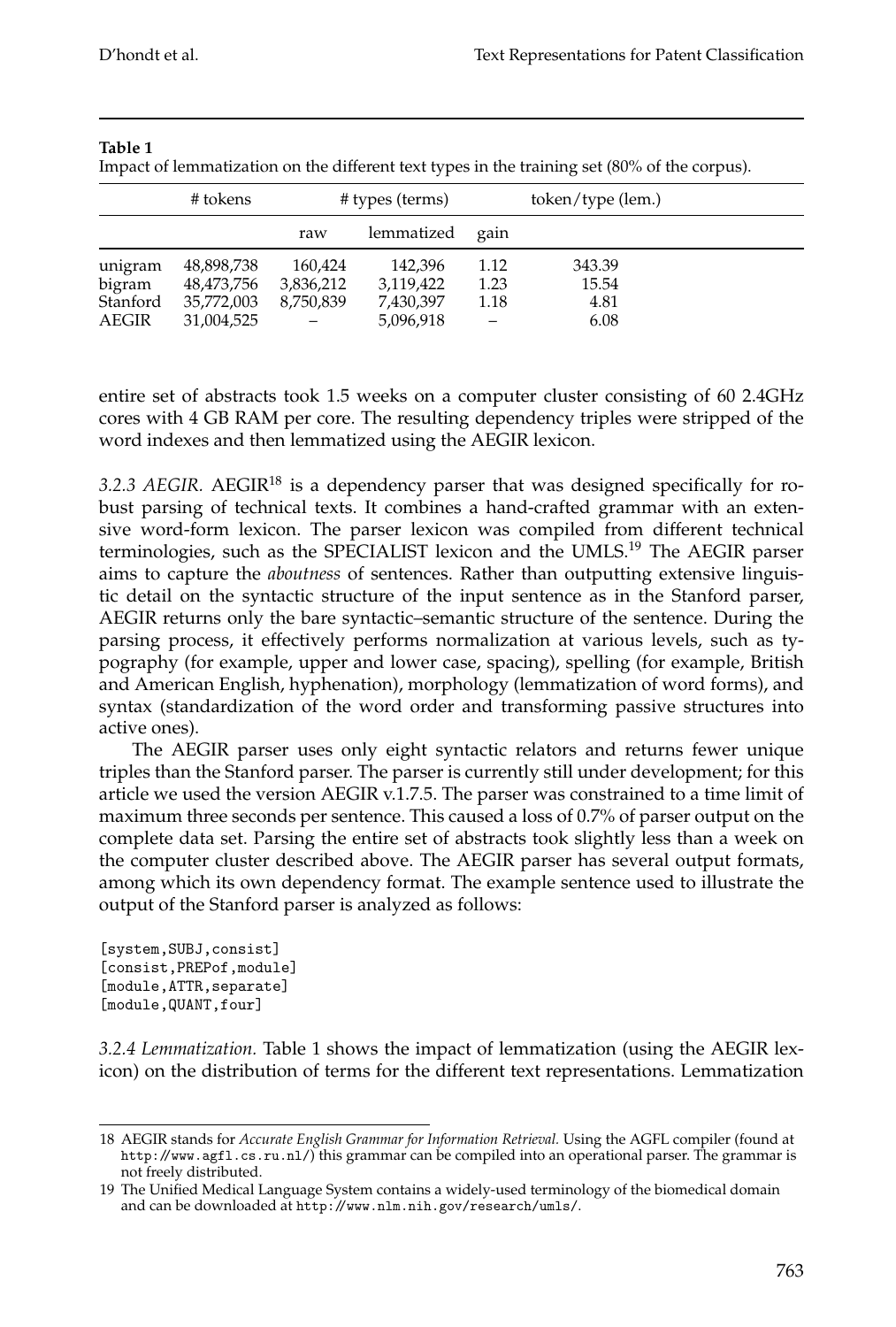and stemming are standard approaches to decreasing the sparsity of features; stemming is more aggressive than lemmatization. Ozgür and Güngör (2009) showed that—when using only words as index terms—stemming (with the Porter Stemmer) appears to improve performance; stemming dependency triples did not improve performance, however.

We opted to use a less aggressive form of generalization: Lemmatizing the word forms. We found that the bigrams gain<sup>20</sup> most by lemmatizing the word forms, resulting in a higher token/type ratio. From Table 1 it can be seen that there are fewer triple tokens than bigram tokens: Whereas all the (high-frequency) function words are kept in the bigram representations, both dependency formats discard some function words in their parser output. For example, the AEGIR parser does not create triples for auxiliary verbs, and in both dependency formats, the prepositions become part of the relator. Consequently, the parsers will output fewer but more variable tokens, which results in lower token/type ratios and a lower impact of lemmatization.

## **3.3 Classification Experiments**

The classification experiments were carried out within the framework of the LCS (Koster, Seutter, and Beney 2003). The LCS has been developed for the purpose of comparing different text representations. Currently, three classifier algorithms are available: Naive Bayes, Balanced Winnow (Dagan, Karov, and Roth 1997), and SVM-light (Joachims 1999). Verberne, Vogel, and D'hondt (2010) found that Balanced Winnow and SVM-light yield comparable classification accuracy scores for patent texts on a similar data set, but that Balanced Winnow is much faster than SVM-light for classification problems with a large number of classes. The Naive Bayes classifier yielded a lower accuracy. We therefore only used the Balanced Winnow algorithm for our classification experiments, which were run with the following LCS configuration, based on tuning experiments on the same data by Koster et al. (2011):

- Global term selection (GTS): Document frequency minimum is 2, term frequency minimum is 3. Although initial term selection is necessary when dealing with such a large corpus, we deliberately aimed at keeping as many of the sparse phrasal terms as possible.
- Local term selection (LTS): Simple Chi Square (Galavotti, Sebastiani, and Simi 2000). We used the LCS option to automatically select the most representative terms for every class, with a hard maximum of  $10,000$  terms per class.<sup>21</sup>
- After LTS the selected terms of all classes are *aggregated* into one combined term vocabulary, which is used as the starting point for training the individual classes (see Table 3).

<sup>20</sup> By "gain" we mean the decrease in number of types for the lemmatized forms compared to the non-lemmatized forms, which will result in higher corresponding token/type ratios.

<sup>21</sup> Increasing the cut-off to 100,000 terms resulted in a small increase in accuracy (F1 values) for the combined representations, mostly for the larger classes. Because the patent domain has a large lexical variety, a large amount of low-frequency terms in the tail of the term distribution can have a large impact on the accuracy scores. Because we are more interested in the relative gains between different text representations and the corresponding top terms in the class profiles than in achieving maximum classification scores, we opted to use only 10,000 terms for efficiency reasons.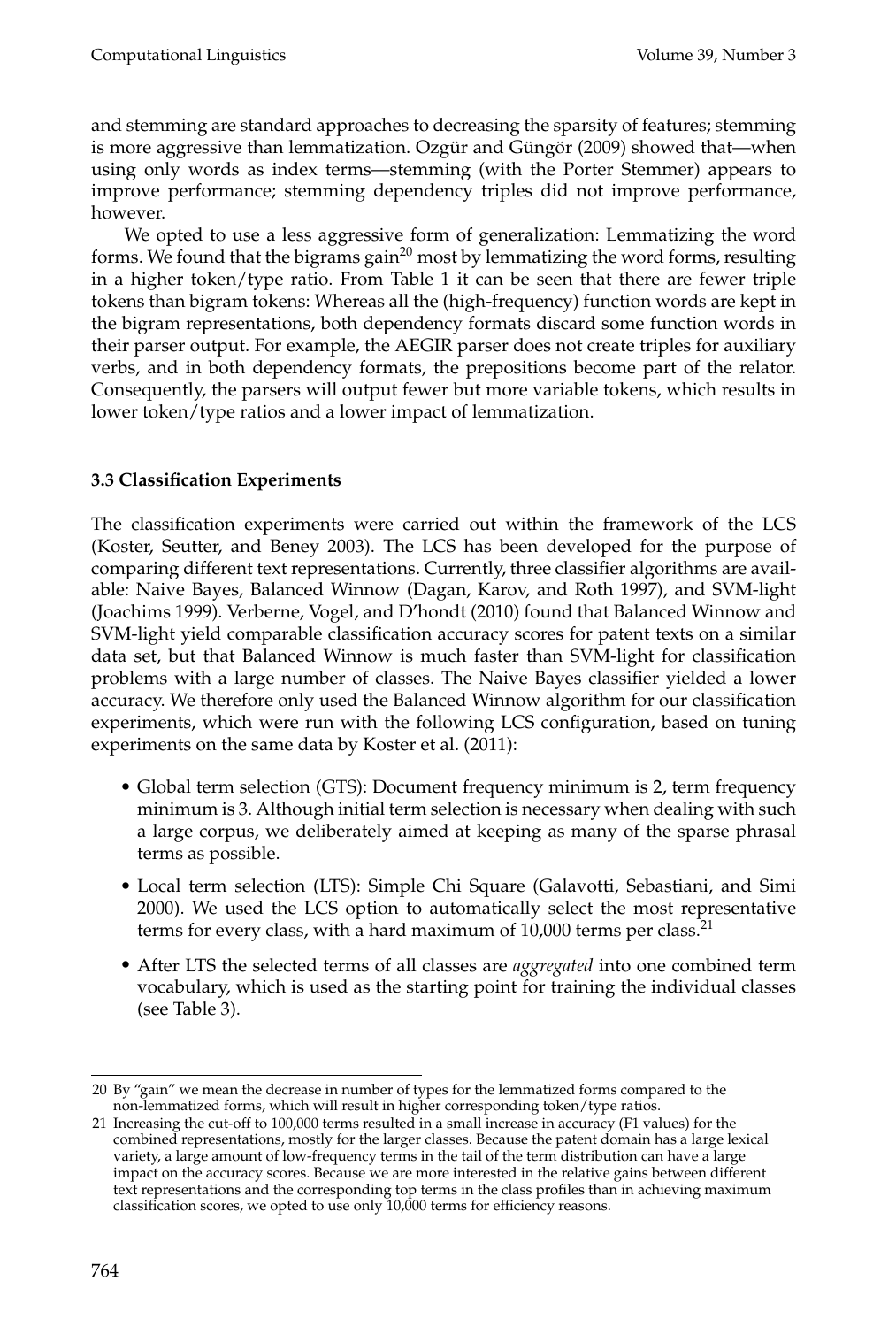Impact of global term selection (GTS) criteria on the different text types in the training set (80% of the corpus).

|          |           |                      | total # of terms $\#$ of terms selected in GTS $\%$ of terms removed in GTS |  |
|----------|-----------|----------------------|-----------------------------------------------------------------------------|--|
| unigram  | 142.396   | 58.423 <sup>22</sup> | 58.97                                                                       |  |
| bigram   | 3,119,422 | 1,115,170            | 64.25                                                                       |  |
| stanford | 7,430,397 | 1,618,478            | 78.22                                                                       |  |
| AEGIR    | 5.096.918 | 1,312,715            | 74.24                                                                       |  |

- Term strength calculation: LTC algorithm (Salton and Buckley 1988) which is an extension of the TF–IDF measure.
- Training method: Ensemble learning based on one-versus-rest binary classifiers.
- Winnow configuration: We performed tuning experiments for the Winnow parameters on a development set of around 100,000 documents. We arrived at using the same setting as Koster et al. (2011), namely,  $\alpha = 1.02$ ,  $\beta = 0.98$ ,  $\theta + 2.0$ ,  $\theta - 0.5$ , with a maximum of 10 training iterations.
- For each document the LCS returns a ranked list of all possible labels and the attendant confidence scores. If the score assigned is higher than a predetermined threshold, the document is assigned that category. The Winnow algorithm has a default (natural) threshold equal to one. We configured the LCS to return a minimum of one label (with the highest score, even if it is lower than the threshold) and a maximum of four labels for each document.
- The classification quality was determined by calculating the Precision, Recall, and F1 measures per document/class combination (see, e.g., Koster, Seutter, and Beney 2003), on the document level (micro-averaged scores).

Table 2 shows the impact of our global term selection criteria for the different text representations. This first feature reduction step is category-independent: The features are discarded on the basis of the term and document frequencies over the corpus, disregarding their distributions for the specific categories. We can see that the token/type ratio of Table 1 is mirrored in this table: The sparsest syntactic phrases lose most terms. Although the Stanford parser output is the sparsest text representation, it has the largest pool of terms to select from at the end of the GTS process.

The impact of the second feature reduction phase is shown in Table 3. During local term selection, the LCS finds the most representative terms for each class by selecting the terms whose distributions in the sets of positive and negative training examples for that class are maximally different from the general term distribution. We can see that in the combined runs only around 50% of the selectable unigrams (after GTS) are

<sup>22</sup> For the BOW baseline, the GTS criteria resulted in a too small term set that could then be used as a starting point for the local term selection process for the individual classes. In such cases, the LCS has a back-off mechanism that automatically (re)selects terms that were initially discarded during GTS. In other words, the baseline classifier used terms that do not comply with the criteria in the GTS as described in the text. In the combination runs, enough terms remained after GTS and no unigrams or phrases that did not match the GTS criteria were selected.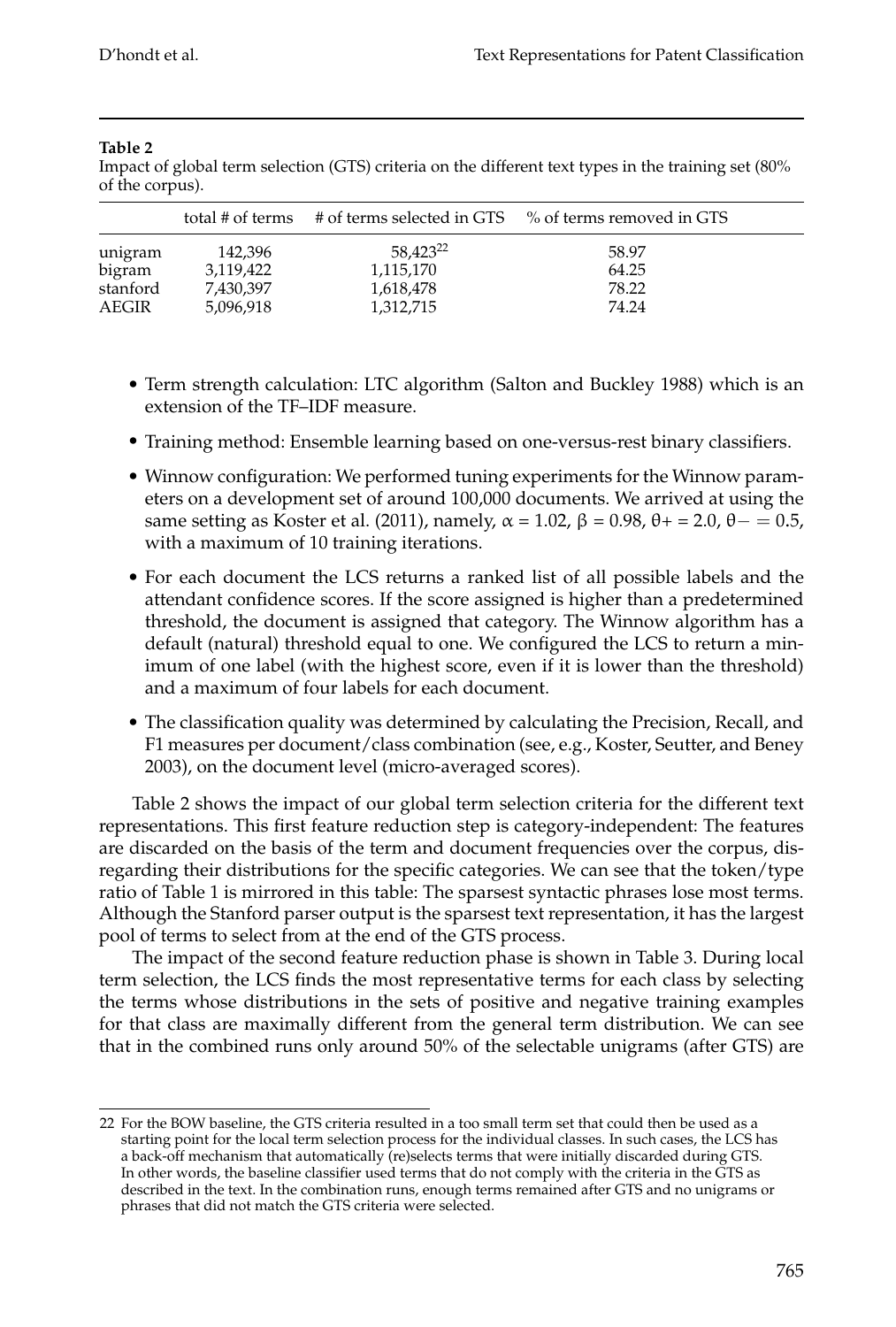Impact of local term selection (LTS) criteria in the training set (80% of the corpus).

|                             |                 | # of terms after GTS | # of terms after LTS |  |
|-----------------------------|-----------------|----------------------|----------------------|--|
| baseline                    | uni             | 58,423               | 69,476               |  |
| unigrams + bigrams          | uni<br>bi       | 58,423<br>1,115,170  | 23,753<br>300,826    |  |
| unigrams + stanford triples | uni<br>stanford | 58,423<br>1,618,478  | 26,630<br>424,204    |  |
| unigrams + AEGIR triples    | uni<br>AEGIR    | 58,423<br>1,312,715  | 29,348<br>409,851    |  |

### **Table 4**

Classification results on CLEF-IP 2010 English abstracts, with ranges for a 95% confidence interval. Bold figures indicate the best results obtained with the five classifiers. (P: Precision; R: Recall, F1: F1-score).

|                             |                    |                                       | F1                 |
|-----------------------------|--------------------|---------------------------------------|--------------------|
| weighted random guessing    | $6.09\% \pm 0.14$  | $6.04\% + 0.14$                       | $6.06\% + 0.14$    |
| unigrams                    | $76.27\% \pm 0.26$ | $66.13\% \pm 0.28$                    | $70.84\% \pm 0.27$ |
| $unigrams + bigrams$        | $79.00\% \pm 0.24$ | $70.19\% \pm 0.27$                    | $74.34\% \pm 0.26$ |
| unigrams + Stanford triples | $78.35\% \pm 0.25$ | $69.57\% \pm 0.28$                    | $73.70\% \pm 0.26$ |
| unigrams + AEGIR triples    | $78.51\% \pm 0.25$ | $69.18\% \pm 0.28$                    | $73.55\% \pm 0.26$ |
| all representations         |                    | $79.51\% \pm 0.24$ $71.11\% \pm 0.27$ | $75.08\% \pm 0.26$ |

selected as features during LTS. This means that the phrases replace at least a part of the information contained in the possible unigrams.

## **4. Results and Discussion**

## **4.1 Classification Accuracy**

Table 4 shows the micro-averages of Precision, Recall, and F1 for five classification experiments with different document representations. To give an idea of the complexity of the task we have included a random guessing baseline in the first row.<sup>23</sup> We found that extending a unigram representation with statistical and/or linguistic phrases gives a significant improvement in classification accuracy over the unigram baseline. The bestperforming classifier is the one that combines all four text representations. When adding only type of phrase to unigrams, the unigrams + bigrams combination is significantly better than the combinations with syntactic phrases. Combining all four representations boosts recall, but has less impact on precision.

<sup>23</sup> The script used to calculate the baseline can be downloaded at http://lands.let.ru.nl/~dhondt/. We used a weighted randomization that takes the category label distributions and label frequency distributions into account.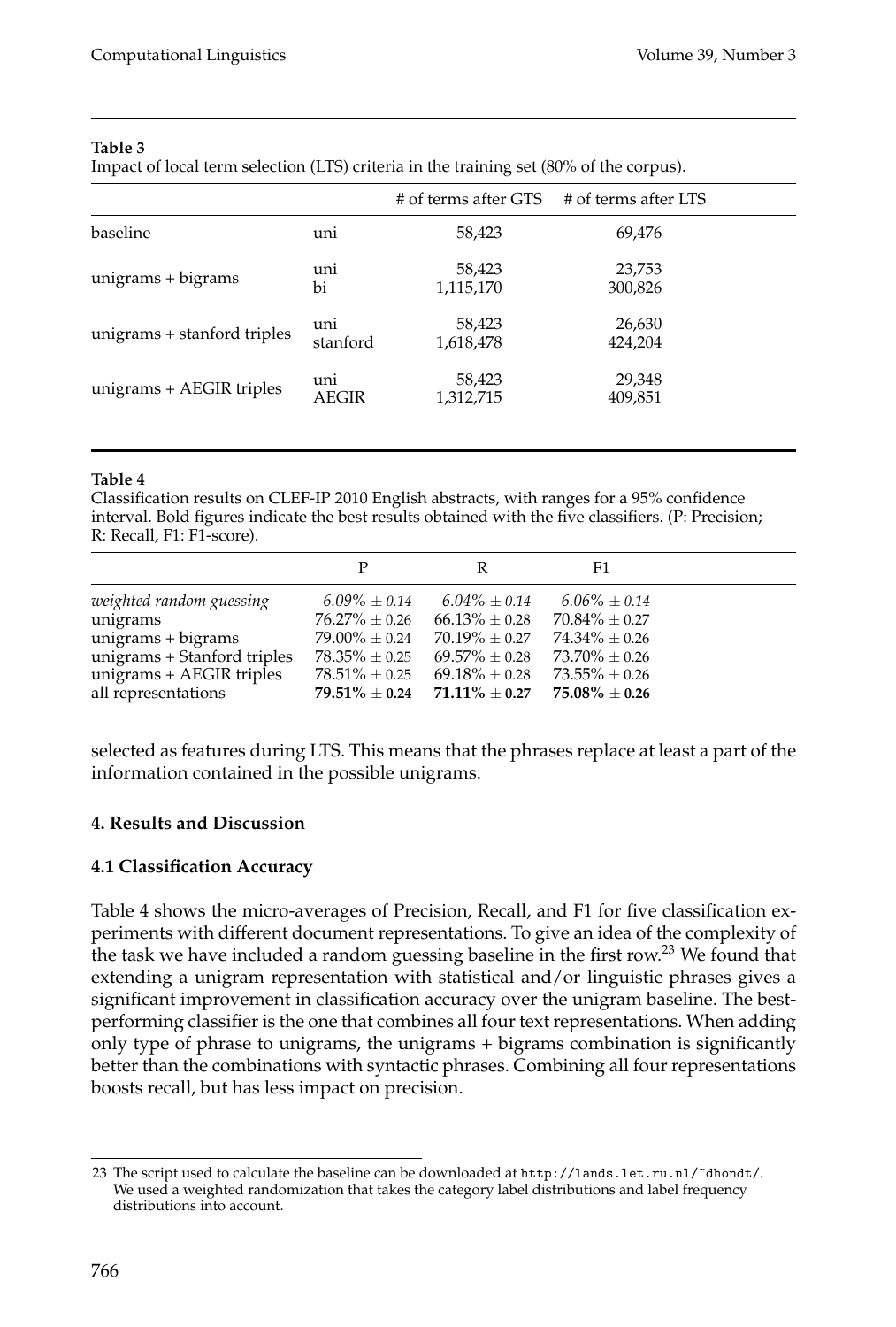|                                     |                                     | rnk10             | rnk20             | rnk50                | rnk100               | rnk1000              |  |
|-------------------------------------|-------------------------------------|-------------------|-------------------|----------------------|----------------------|----------------------|--|
| bigrams<br>stanford<br><b>AEGIR</b> |                                     | 3.0<br>0.0<br>0.0 | 4.0<br>1.0<br>0.5 | 48.0<br>24.0<br>20.0 | 45.0<br>26.0<br>25.0 | 70.5<br>48.0<br>44.9 |  |
| all representations                 | bigrams<br>stanford<br><b>AEGIR</b> | 2.0<br>0.0<br>0.0 | 2.0<br>0.0<br>0.0 | 34.0<br>4.0<br>2.0   | 36.0<br>6.0<br>4.0   | 43.2<br>13.0<br>18.0 |  |

Penetration of the bigrams and triples in the B60 class profiles (in % of terms at given rank).

The results are similar to Özgür and Güngör's (2012) findings for scientific abstracts: Adding phrases to unigrams can significantly improve classification. The text in the patent corpus is vastly different from the newswire text in the Reuters corpus. Like scientific abstracts, patents are full of jargon and terminology, often expressed in multi-word units, which might favor phrasal representations. Moreover, the innovative concepts in a patent are sometimes described in generalized terms combined with some specifier (to ensure larger legal scope). For example, a *hose* might be referred to as a *watering device*. The term *hose* can be captured with a unigram representation, but the multi-word expression cannot. The difference with the results on the Reuters-21578 data set (discussed in Section 2.1.1), however, may not completely be due to genre differences: Bekkerman and Allan (2003) remark that the unigram baseline for the Reuters-21578 task is difficult to improve upon, because in that data set a few keywords are enough to distinguish between the categories.

### **4.2 Unigram versus Phrases**

In this section we investigate whether adding phrases suppresses, complements, or changes unigram selection. To examine the impact of phrases in the classification process, we analyzed the class profiles<sup>24</sup> of two large classes (H04 – Electric Communication Technique; and H01 – Basic electric elements) that show significant improvements in both Precision and Recall<sup>25</sup> for the bigram classifier compared with the unigram baseline. We look at (1) the overlap of the single words in the class profiles of the unigram and combined representations; and (2) the overlap of the single words and the words that make up the phrases (hereafter referred to as **parts**) within the class profile of one text representation.

*4.2.1 Overlap of Unigrams.* The class profiles in the baseline unigram classifier contained far fewer terms ( $<$  20%) than the profiles in the classifiers that combine unigrams and phrases. This could be expected from the data in tables 2 and 3.

Unigrams are the highest ranked<sup>26</sup> features in the combined representation class profiles (see Table 5). Furthermore, words that are important terms for unigram classification also rank high in the combined class profiles: On average, there is an 80%

<sup>24</sup> A class profile is the model built by the LCS classifier for a class during training. It consists of a ranked list of terms that contribute most to distinguishing members from a class from all other classes.

<sup>25</sup> H04: P: + 3.09%; R: + 1.83%; H01: P: + 3.61%; R: + 5.14%.

<sup>26</sup> The rank of a term is based on the decreasing order of mass assigned to that term in the class profile. (See Section 4.2.2.)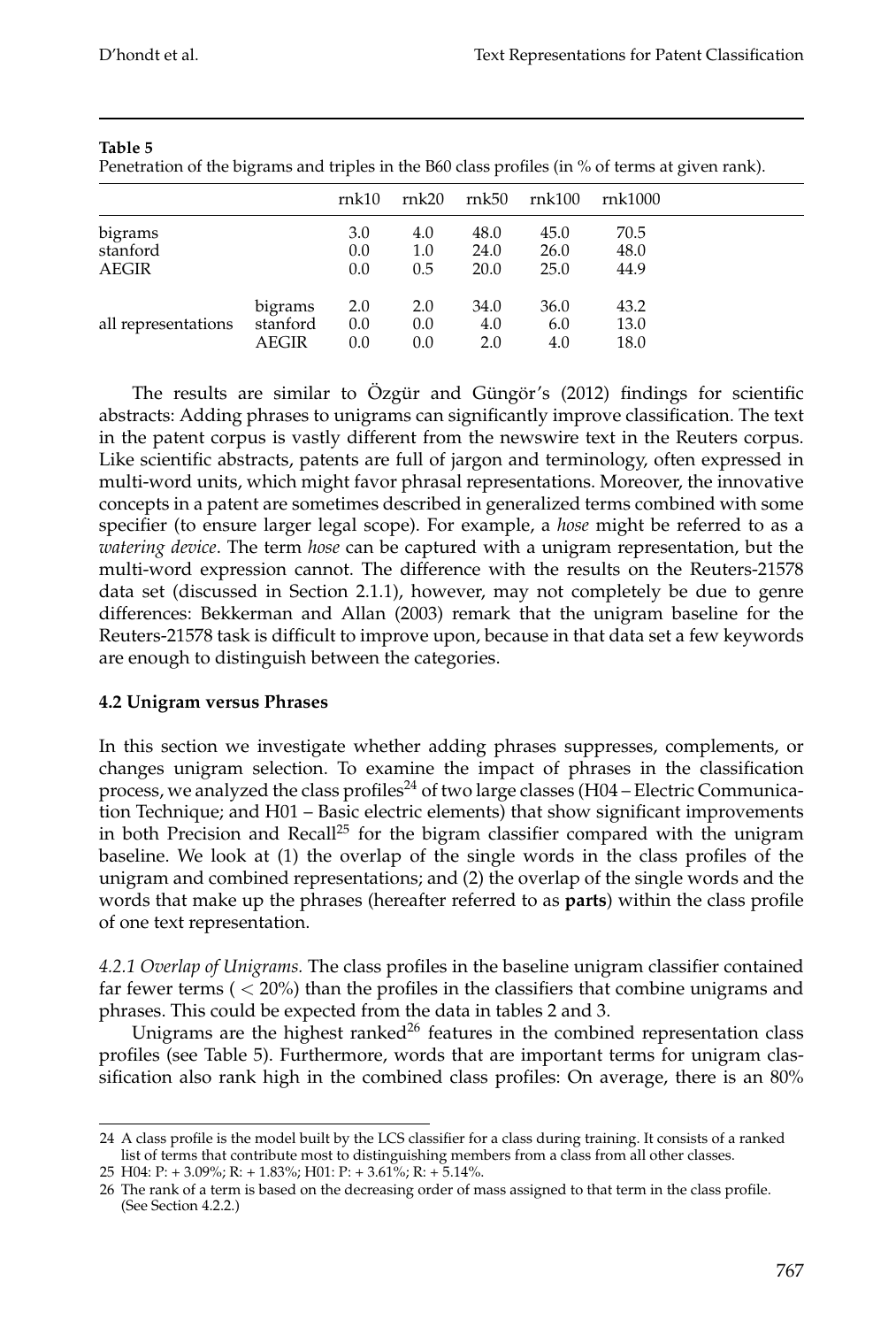overlap of the top 1,000 most important words in unigram and combined representation class profiles. This decreases to 75% when looking at the 5,000 most important words. This shows that the classifier tends to select mostly the same words as important terms for the different text representation combinations. The relative ranking of the words is very similar in the class profiles of all the text representations. Thus, adding phrases to unigrams does not result in replacing the most important unigrams for a particular class and the improvements in classification accuracy must derive from the additional information in the selected phrases.

*4.2.2 Overlap of Single Words and Parts of Bigrams.* Like Caropreso, Matwin, and Sebastiani (2001), we investigated to what extent the parts of the high-ranked phrases overlap with words in the unigrams + bigrams class profile. We first looked at the lexical overlap of the words and the parts of the bigrams in the H01 unigrams + bigrams class profile. Interestingly, we found a relatively low overlap between the words and the parts of the phrases: For the 20 most important bigrams, only 11 of the 32 unique parts of the bigrams overlap with the 100 most important single word terms; in the complete class profile only 56% of the 10,387 parts of the bigrams overlap with the 9,064 words in the class profile. This means that a large part of the bigrams contains complementary information not present in the unigrams in the class profile.

To gain a deeper insight into the relationship between the bigrams and their parts, we also looked at the **mass** of the different terms in the class profiles. The mass of a term for a certain class is the product of its TF–IDF score and its Winnow weight for that class; "mass" provides an estimate of how much a term contributes to the score of documents for a particular class. We can divide the terms into three main categories:

- (a) mass(partA)  $\geq$  mass(partB)  $\geq$  mass(bigram);
- (b) mass(partA)  $\geq$  mass(bigram)  $>$  mass(partB);
- (c) mass(bigram) > mass(partA)  $\geq$  mass(partB).

We note that 50% of the top 1,000 highest ranked bigrams fall within category (b) and typically consist of one part with high mass accompanied by a part with a low mass, which can be a function word (for example *a transmitter*), or a general term (for example, *device* in *optical device*). The highest ranked bigrams can be found in category (a) where two highly informative words are combined to form very specific concepts, for example, *fuel cell*. These are specifications of a more general concept that is typical for that class in the corpus. The bigrams in this category are similar to those investigated by Caropreso, Matwin, and Sebastiani (2001) and Tan, Wang, and Lee (2002). Though highly ranked, they only make up a small subset (22%) of the important bigram features.

The bigrams in category (c) (27%) are typically made up from low-ranked single words, such as *mobile station*. Interestingly, most bigram parts in this subset do not occur as word terms in the unigram and bigram class profiles, but occur in the negative class profiles (a selection of terms that are considered to describe anything *but* that particular class). The complementary information of bigram phrases (compared to unigrams) is contained in this set of bigrams.

## **4.3 Statistical versus Linguistic Phrases**

Results in Section 4.1 indicate that bigrams are most important additional features, but the experiment combining all four representations showed that dependency triples do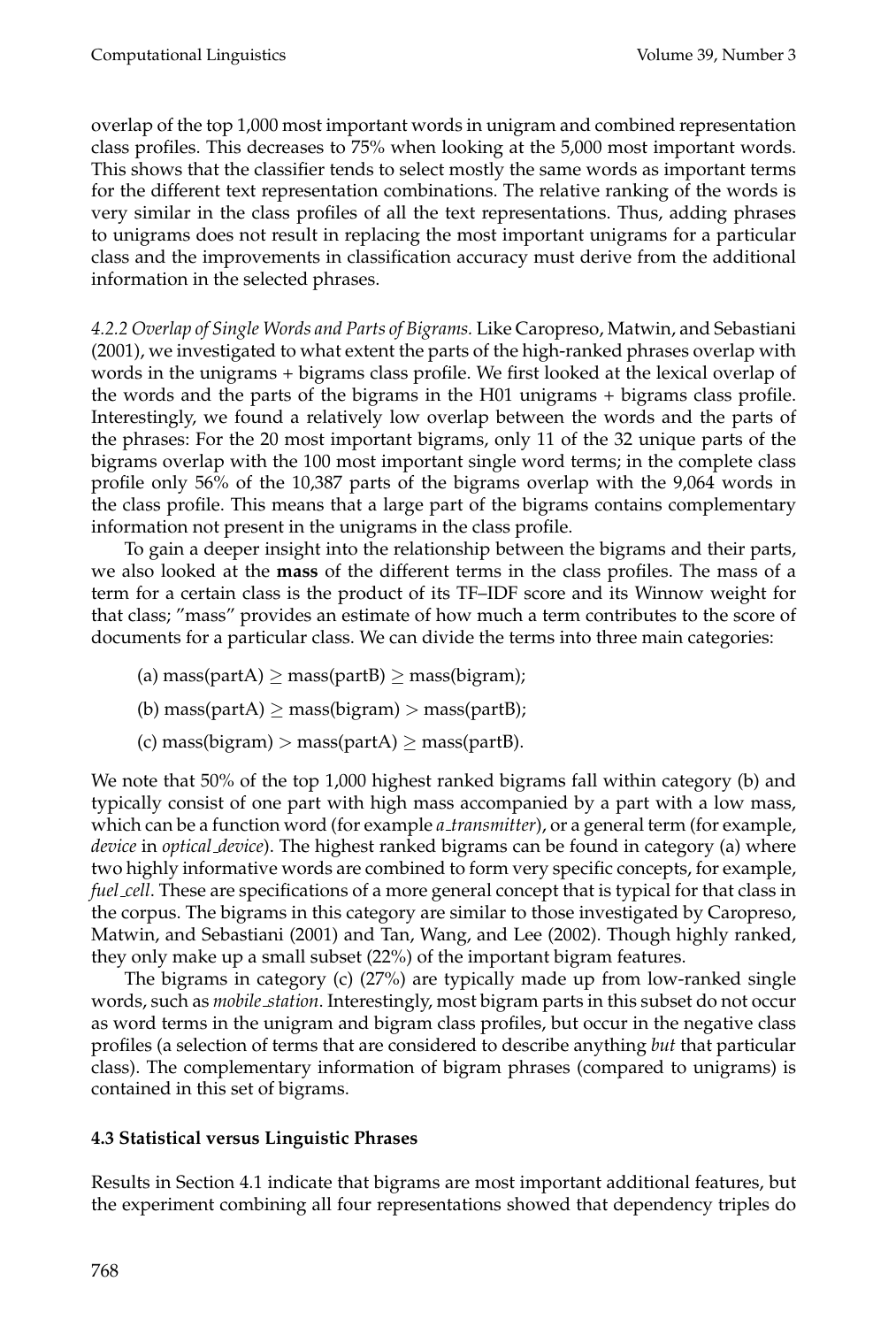complement bigrams. In this section we examine what information is captured by the different phrases and how this accounts for the differences in classification accuracy.

*4.3.1 Class Profile Analysis.* We first examined the differences between the statistical phrases and the two types of linguistic phrases to discover what information contained in the bigrams leads to better classification results. We performed our analysis on the different class profiles of B60 ("Vehicles in general"), a medium-sized class, which most clearly shows the advantage of the bigram classifier compared to the classifiers with linguistic phrases.<sup>27</sup>

All four class profiles with phrases contain roughly the same set of unigrams (between 78% to 91% overlap) that occur quite high in the corresponding unigram class profile. The AEGIR class profile contains 10% more unigrams than the other combined representation class profiles; these are mainly words that appear in the negative class profile of the corresponding unigram classifier. As in class H01, the relative position of the words remains the same. The absolute position of the words in the list, however, does change: Caropreso, Matwin, and Sebastiani (2001) introduced a measure for the effectiveness of phrases as terms, called the **penetration**, that is, the percentage of phrases in the top *k* terms when classifying with both words and phrases.

Comparing the penetration levels at the various ranks for the different classifiers, we can see that the classification results correspond with the tendency of a classifier to select phrases in the top *k* terms. Interestingly, we see a large disparity in the phrasal features that are selected by the combination classifier. The preference for bigrams is mirrored by the penetration levels of the unigrams + bigrams classifier which has selected more bigrams at higher ranks in the class profile than the classifiers with the linguistic phrases. This is in line with the findings of Caropreso, Matwin, and Sebastiani (2001) that penetration levels are a reasonable way to compute the contribution of *n*-grams to the quality of a feature set. On average, the linguistic phrases have much smaller weight in the class profiles than the bigrams and, consequently, are likely to have a smaller impact during the classification process. For the combination run, however, it seems that a long tail of small-impact features does improve classification accuracy.

Linguistic analysis of the top 100 phrases in the profiles of class B60 shows that all classifiers select similar types of phrases. We manually annotated the bigrams with the correct syntactic dependencies (in the Stanford collapsed typed dependency format) and compared these with the syntactic relations expressed in the linguistic phrases. The results are summarized in Table 6.

It appears that noun phrases and compounds such as *circuit board* and *electric device* are by far the most important terms in the class profiles. Interestingly, phrases that contain a determiner relation (e.g., *the device*) are deemed equally important in all four different class profiles. It is unlikely that this is a semantic effect, that is, that the determiner relation provides additional semantic information to the nouns in the phrases, but rather it seems an artefact of the abundance of noun phrases which occur in patent texts. We also looked into the lexical overlap between the parts of the different types of phrases. We found that the selected phrases encode almost exactly the same information in all three representations: There is an 80% overlap between the parts of

<sup>27</sup> Precision is 77.34% for unigrams+bigrams, 75.67% for unigrams+Stanford, 73.47% for unigrams+AEGIR, and 77.38% for unigrams+bigrams+Stanford+AEGIR. The Recall scores are essentially equal for all three, that is, 68.81%, 68.38%, 69.7%, and 70.18%, respectively.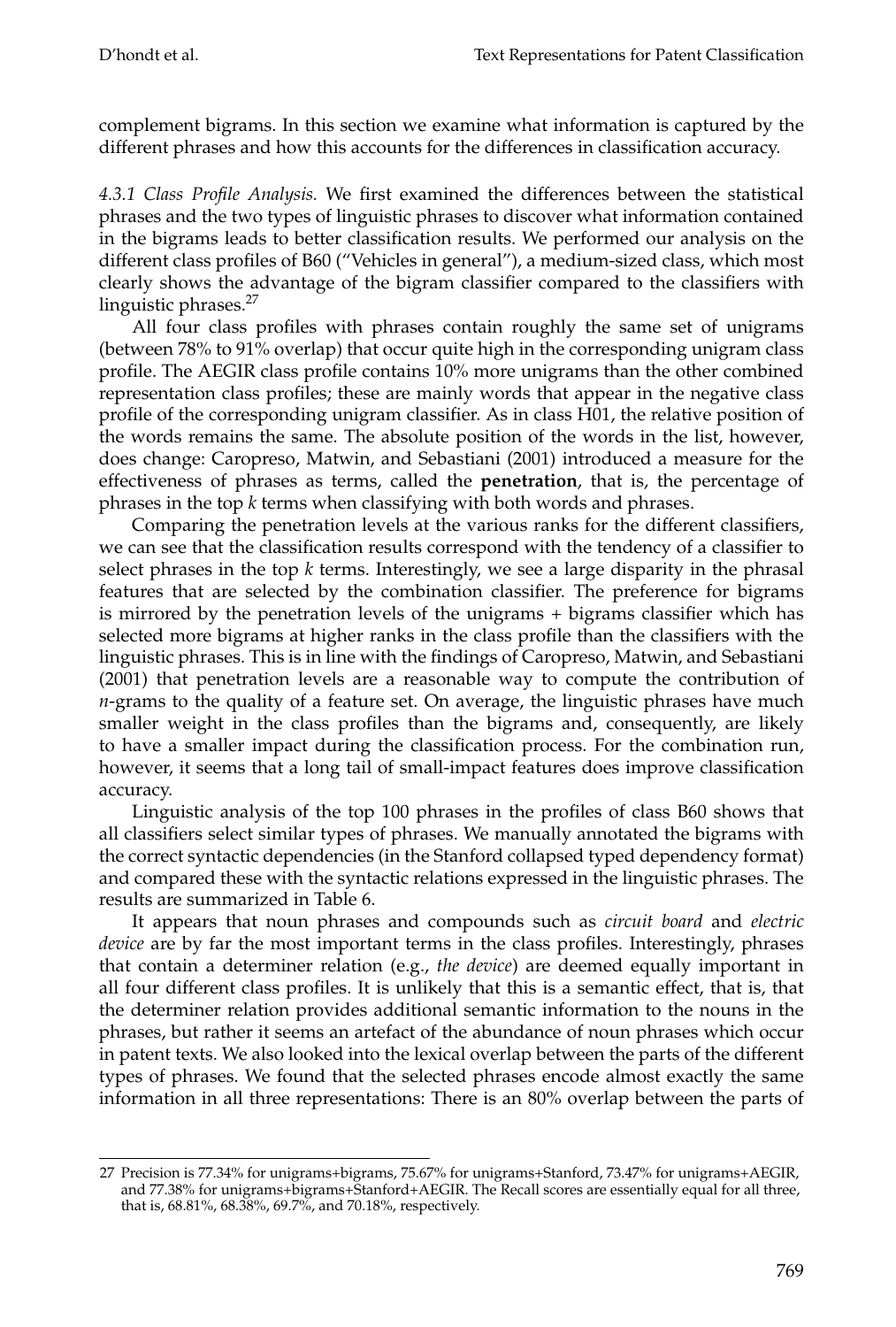Distribution of the top 100 statistical and syntactic phrases in the B60 class profiles.

| grammatical relation                                     |                |          |                 | bigrams stanford AEGIR combination |  |
|----------------------------------------------------------|----------------|----------|-----------------|------------------------------------|--|
| noun–noun compounds<br>adjectival modifier<br>determiner | 41<br>11<br>34 | 48<br>28 | $62^{28}$<br>27 | $44^{28}$                          |  |
| subject<br>prepositions<br><other></other>               | h              |          |                 |                                    |  |

the top 100 most important phrases. This decreases only to 75% when looking at the 10,000 most important phrases.

Given that the class profiles select the same set of words and contain phrases with a high lexical overlap, therefore, how do we explain the marked differences in classification accuracy between the three different representations? These must stem from the different combinations of the words in the phrasal features. To examine in detail how the features created through the different text represenations differ, we conducted a feature quality assessment experiment against a manually created reference set.

*4.3.2 Human Quality Assessment Experiment.* To gain more insight in the syntactic and semantic relations that are considered most informative by humans, we conducted an experiment in which we asked human annotators to select the five to ten most informative phrases $^{29}$  for 15 sentences taken at random from documents in the three largest classes in the corpus. We then compiled a reference set consisting of 70 phrases (4.6 phrases per sentence) which were considered as "informative" by at least three out of four annotators. Of these, 57 phrases were noun–noun compounds and 11 were combinations of an adjectival modifier with a noun. None of the annotators selected phrases containing determiners.

We created bigrams from the input and extracted head–modifier pairs $30$  from the parser output for the sentences in the test set. We then compared the overlap of the generated phrases with the reference phrases. We found that bigrams overlap with 53 of the 70 reference phrases; Stanford triples overlap with 62 phrases and AEGIR triples overlap with 57 phrases. Although three data points are not enough to compute a formal measure, it is interesting to note the correspondence with the number of terms kept for the three text representations after Local Term Selection (see Table 3). The fact that the text representation with the smallest number of terms after LTC and with the smallest overlap with "contentful" phrases in a text as indicated by human annotators still yields the best classification performance suggests that not all "contentful" phrases are important or useful for the task of classifying that text. This finding is reminiscent of the fact that the "optimal" summary of a text is dependent on the goal with which the summary was produced (Nenkova and McKeown 2011).

Only 15% of the phrases extracted by the human annotators contain word combinations that have long-distance dependencies in the original sentences. This suggests

<sup>28</sup> As mentioned in Section 3.2.3 the AEGIR parser uses a more condensed dependency output format. The Stanford's *nn* and *amod* are collapsed into the *attributive* (ATTR) relation.

<sup>29 &</sup>quot;Phrase" was defined as a combination of two words that both occur in the sentence, irrespective of the order in which they occur in the sentence.

<sup>30</sup> Head–modifier pairs are syntactic triples that are stripped of their grammatical relations.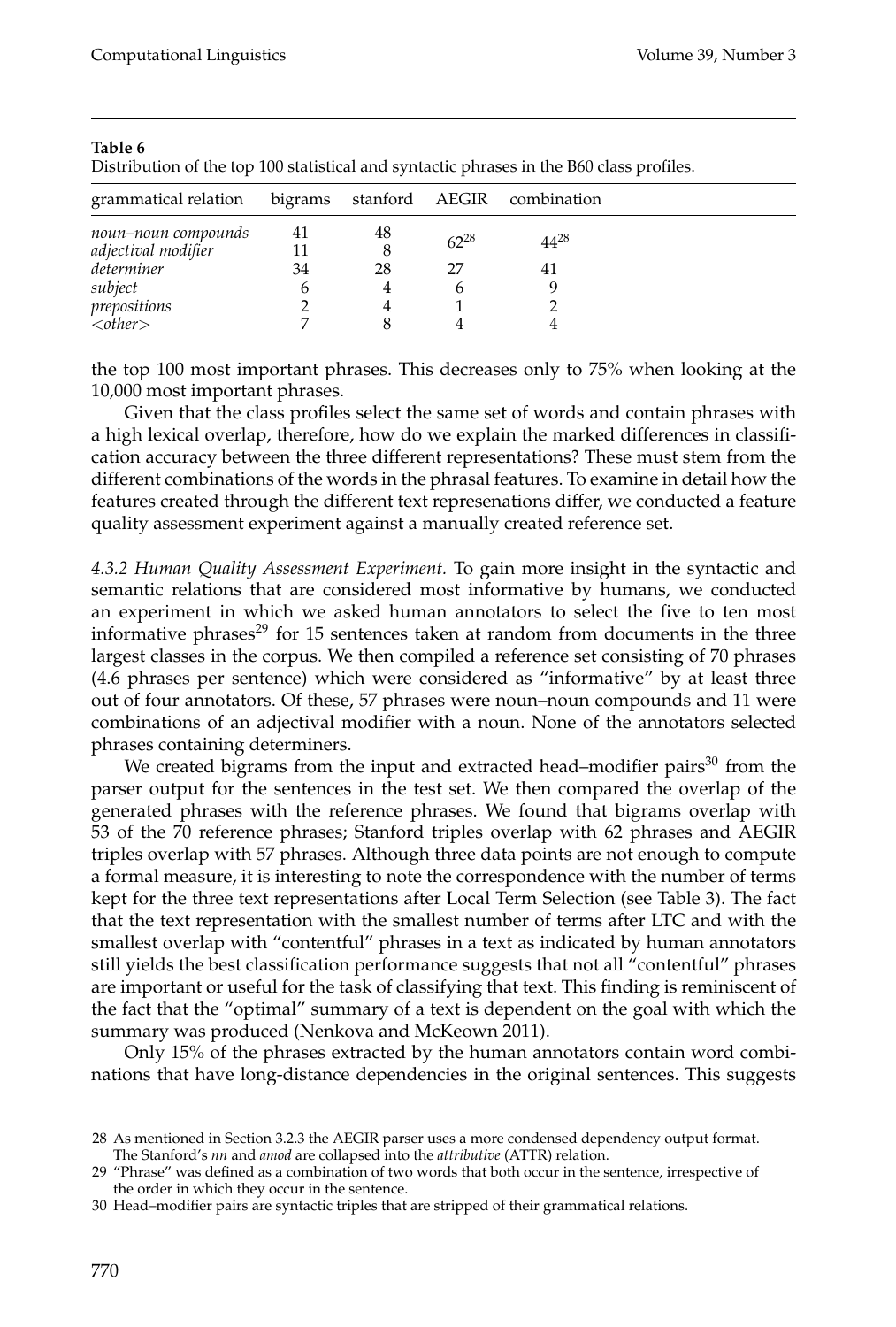that the most meaningful phrases are expressed in local dependencies, that is, adjacent words. Consequently, syntactic analysis aimed at discovering meaning expressed by long-distance dependencies can only make a small contribution. A further analysis of the phrases showed that the smaller coverage of the bigrams is due to the fact that some of the relevant noun–noun combinations are missed because function words, typically determiners or prepositions, occur between the nouns. For example, the annotators constructed the reference phrase *rotation axis* for the noun phrase *the rotation of the second axis*. This reference phrase cannot be captured by the bigram representation. When intervening function words are removed from the sentences, the coverage of the resulting bigrams on the reference set rises $^{31}$  to 59 phrases (more than AEGIR, and almost as many as Stanford). Despite the fact that generating more phrases does not necessarily lead to better classification performance, we intend to use bigrams stripped of function words as additional terms for patent classification in future experiments.

The analysis also revealed an indication why syntactic phrases may lead to inferior classification results: Both syntactic parsers consistently fail to find the correct structural analysis of the long and complex noun phrases such as *an implantable, inflatable dual chamber shape retention tissue expander*, which are frequent in patent texts. Phrases like this contain many compounds in an otherwise complex syntactic structure, namely

### *[an [implantable, inflatable [[dual chamber] [shape retention] [tissue expander]]]].*

For a parser it is impossible to parse this correctly without knowing which word sequences are actually compounds. That knowledge might be gleaned from the frequency with which sequences of nouns and adjectives occur in a given domain. For the time being, the Stanford parser (and the AEGIR parser, to a lesser extent) will parse any noun phrase by attaching the individual words to the right-most head noun, resulting in the following analysis:

### *[an [implantable, [inflatable [dual [chamber [shape [retention [tissue expander]]]]]]]]*.

This effectively destroys many of the noun–noun compounds, which are the most important features for patent classification (see Table 6). Bigrams are less prone to this type of "error."

These findings are confirmed when looking at the overlap of the word combinations: Although there is high lexical overlap between the phrases of the different representations (80% overlap of the parts of phrases in Section 4.3.1), the overlap of the word combinations that make up the phrases is much lower: Only 33% of the top 1,000 phrases are common between all three representations.

## **4.4 Stanford versus AEGIR Triples**

The performance with the unigrams + Stanford triples is not significantly different from the combination with AEGIR triples. Because the AEGIR triples are slightly less sparse (see Table 1), we expected that these would have an advantage over Stanford triples. Most of the normalization processes that make the AEGIR triples less sparse concern syntactic variation on the clause level, however. But as was shown in Section 4.3,

<sup>31</sup> This result is language-dependent: English has a fairly rigid phrase-internal word order but for a more synthetic language with a more variable word order, like Russian, bigram coverage might suffer from the variation in the surface form.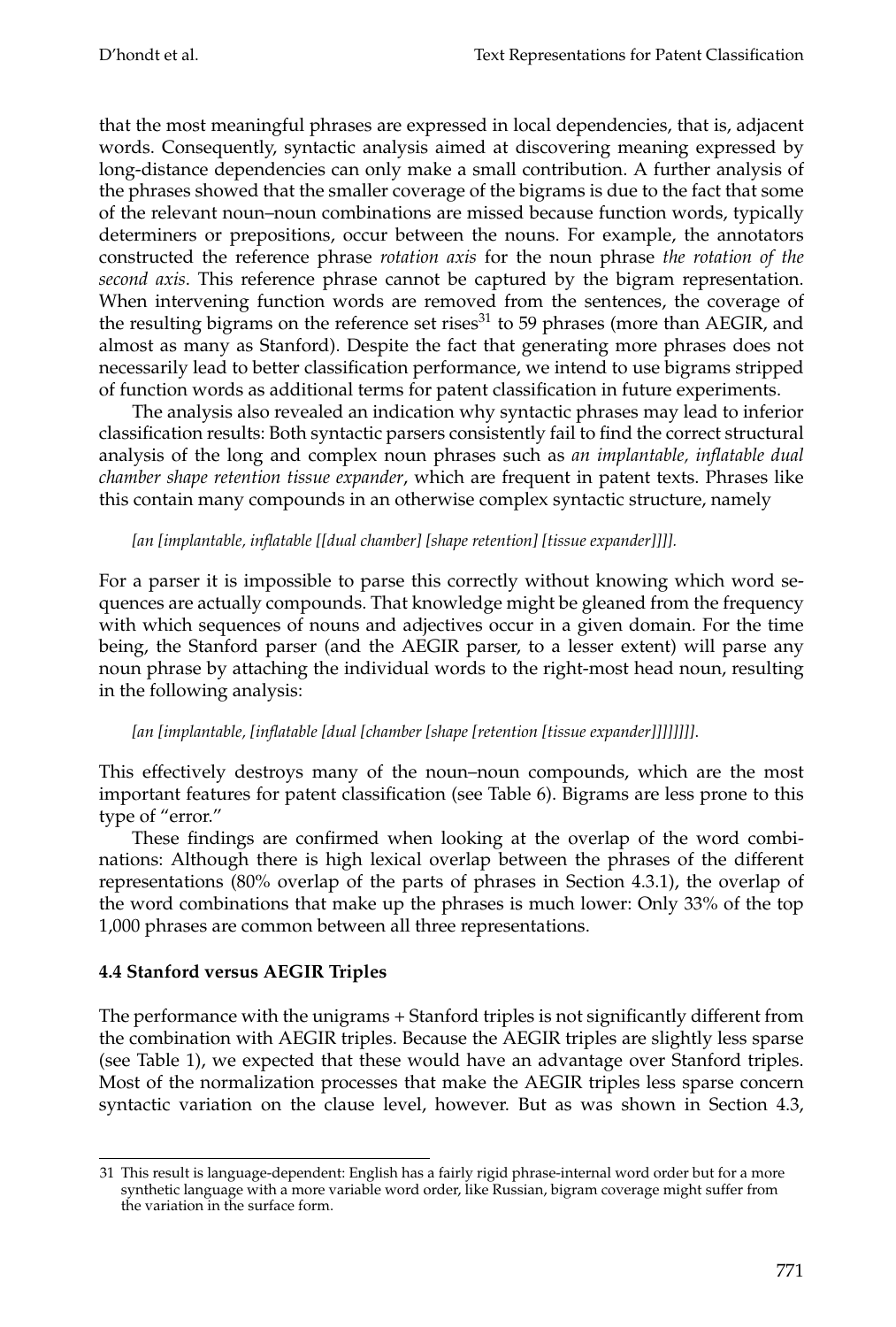Classification results on CLEF-IP 2010 French and German abstracts, with ranges for 95% confidence intervals.

|                  |                                                                  | к                                                                                                                                                                                                                                            | F1. |  |
|------------------|------------------------------------------------------------------|----------------------------------------------------------------------------------------------------------------------------------------------------------------------------------------------------------------------------------------------|-----|--|
| French<br>German | unigrams<br>unigrams + bigrams<br>unigrams<br>unigrams + bigrams | $70.65\% \pm 0.68$ $61.40\% \pm 0.73$ $65.70\% \pm 0.70$<br>$72.31\% \pm 0.67$ $62.58\% \pm 0.72$ $67.09\% \pm 0.69$<br>$76.44\% \pm 0.34$ $65.82\% \pm 0.38$ $70.73\% \pm 0.37$<br>$76.39\% \pm 0.34$ $65.41\% \pm 0.38$ $70.47\% \pm 0.37$ |     |  |

the most important terms for classification in the patent domain are found in the noun phrase, where Stanford and AEGIR perform similar syntactic analyses. Although Stanford's dependency scheme is more detailed (see Table 6), the noun-phrase internal dependencies in the Stanford parser map practically one-to-one onto AEGIR's set of relators, resulting in very similar dependency triple features for classification. Consequently, there is no normalization gain in using the AEGIR dependency format to describe the internal structure of the noun phrases.

### **4.5 Comparison with French and German Patent Classification**

We found that phrases contribute to improving classification on English patent abstracts. The improvement might be language-dependent, however, because compounds are treated differently in different languages. A compounding language like German might benefit less from using phrases than English. To estimate the generalizability of our findings, we conducted additional experiments in which we compared the impact of adding bigrams to unigrams for both French and German.

Using the same methods described in sections 3.1 and 3.2, we extracted and processed all French and German abstracts from the CLEF-IP 2010 corpus, resulting in two new data sets that contained 86,464 and 294,482 documents, respectively (Table 7). Both data sets contained the same set of 121 labels and had label distributions similar to the English data set. The sentencing script was updated with the most common French and German abbreviations to minimize incorrect sentence splitting. The resulting sentences were then tagged using the French and German versions of the TreeTagger.<sup>32</sup> From the tagged output, we extracted the lemmas and used these to construct unigrams and bigrams for both languages. We ran the experiments with the LCS using the settings reported in Section 3.3.

The results show a much smaller but still significant improvement for using bigrams when classifying French patent abstracts and even a deterioration for German. Due to the difference in size between the English and French data set it is difficult to draw hard conclusions on which language benefits most from adding bigrams. It is clear, however, that our findings are not generalizable to German (and probably other compounding languages).

## **5. Conclusion**

In this article we have examined the usefulness of statistical and linguistic phrases for patent classification. Similar to  $Oz$  gues and Gungor's (2010) results for scientific

<sup>32</sup> http://www.ims.uni-stuttgart.de/projekte/corplex/TreeTagger/.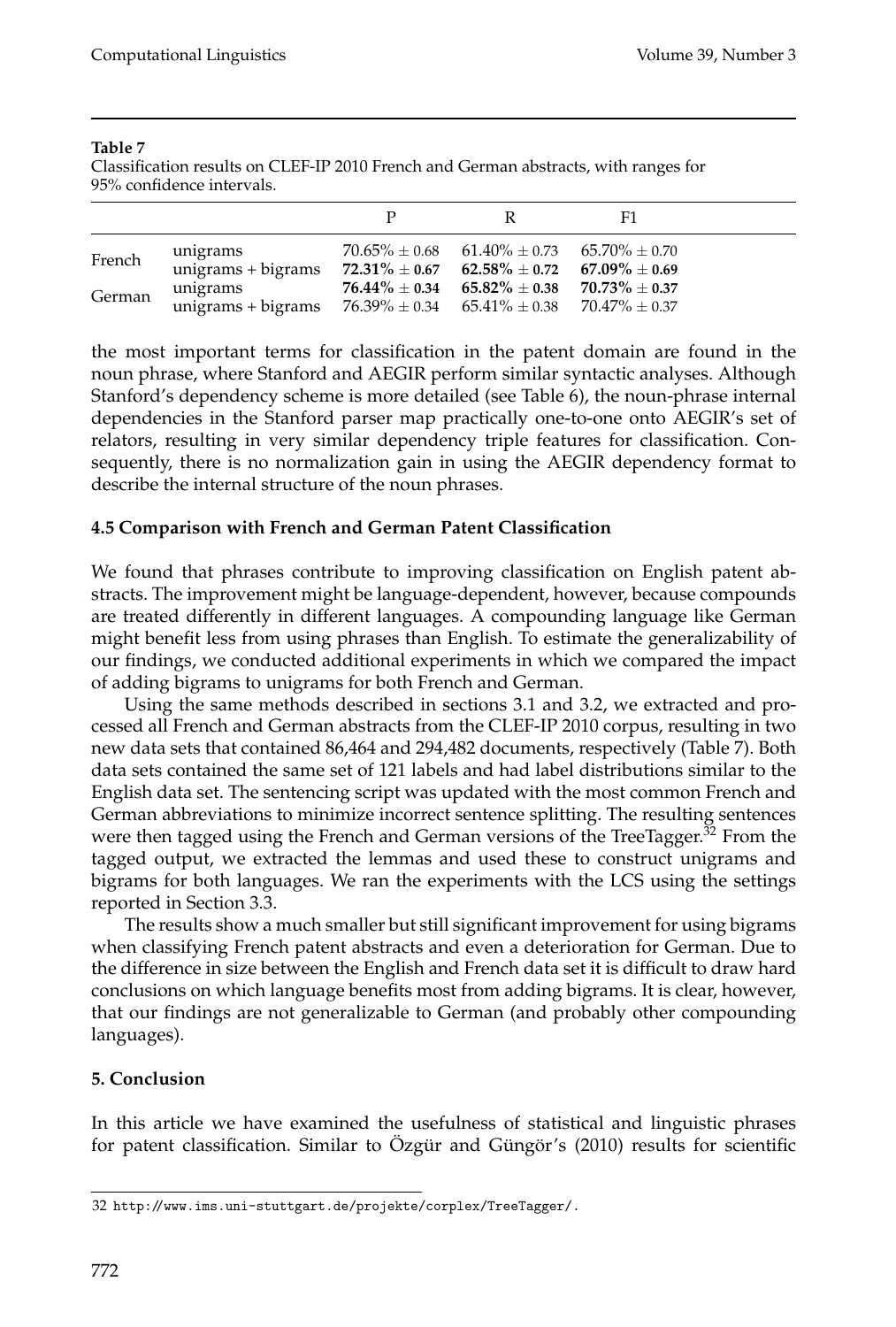abstracts, we found that adding phrases to unigrams significantly improves classification results for English. Of the three types of phrases examined in this article, bigrams have the most impact, both in the experiment that combined all four text representations, and in combination with unigrams only.

The abundance of compounds in the terminology-rich language of the patent domain results in a relatively high importance for the phrases. The top phrases across the different representations were mostly noun–noun compounds (for example *watering device*), followed by phrases containing a determiner relation (for example *the module*) and adjective modifier phrases (for example *separate module*).

The information in the phrases and unigrams overlaps to a large extent: Most of the phrases consist of words that are important unigram features in the combined profile and that also appear in the corresponding unigram class profile. When examining the H01 class profiles, however, we found that 27% of the selected phrases contain words that were not selected in the unigram profile (see Section 4.2.2).

When comparing the impact of features created from the output of the aboutnessbased AEGIR parser with those from the Stanford parser, we found the latter resulted in slightly (but not significantly) better classification results. AEGIR's normalization features are not advantageous (compared with Stanford) in creating noun-phrase internal triples, which are the most informative features for patent classification.

The parsers were not specifically trained for the patent domain and both experienced problems with long, complex noun phrases consisting of sequences of words that can function as adjective/adverb or noun and that are not interrupted by function words that clarify the syntactic structure. The right-headed bias of both syntactic parsers caused problems in analyzing those constructions, yielding erroneous and variable data. As a consequence, parsers may miss potentially relevant noun–noun compounds and noun phrases with adjectival modifiers. Because of the highly idiosyncratic nature of the terminology used in the patent domain, it is not evident whether this problem can be solved by giving a parser access to information about the frequency with which specific noun–noun, adjective–noun, and adjective/adverb–adjective pairs occur in technical texts. Bigrams, on the other hand, are less variable (as seen in Table 1) and therefore yield better classification results. This is the more important point because the dependency relations marked as important for understanding a sentence by the human annotators consist mainly of pairs of adjacent words.

We also performed additional experiments to examine the generalizability of our findings for French and German: As could be expected, compounding languages like German which express complex concepts in "one word" do not gain from using bigrams.

In line with Bekkerman and Allan (2003) we can conclude that with the large quantities of text available today, the role of phrases as features in text classification must be reconsidered. For the automated classification of English patents at least, adding phrases and more specifically bigrams significantly improves classification accuracy.

#### **References**

- Apté, Chidanand, Fred Damerau, and Sholom Weiss. 1994. Automated learning of decision rules for text categorization. *ACM Transactions on Information Systems*, 12(3):233–251.
- Bekkerman, Ron and John Allan. 2003. Using bigrams in text categorization. Technical

Report IR-408, Center of Intelligent Information Retrieval, University of Massachusetts, Amherst.

Beney, Jean. 2010. LCI-INSA linguistic experiment for CLEF-IP classification track. In *Proceedings of the Conference on Multilingual and Multimodal Information Access Evaluation (CLEF 2010)*, Padua.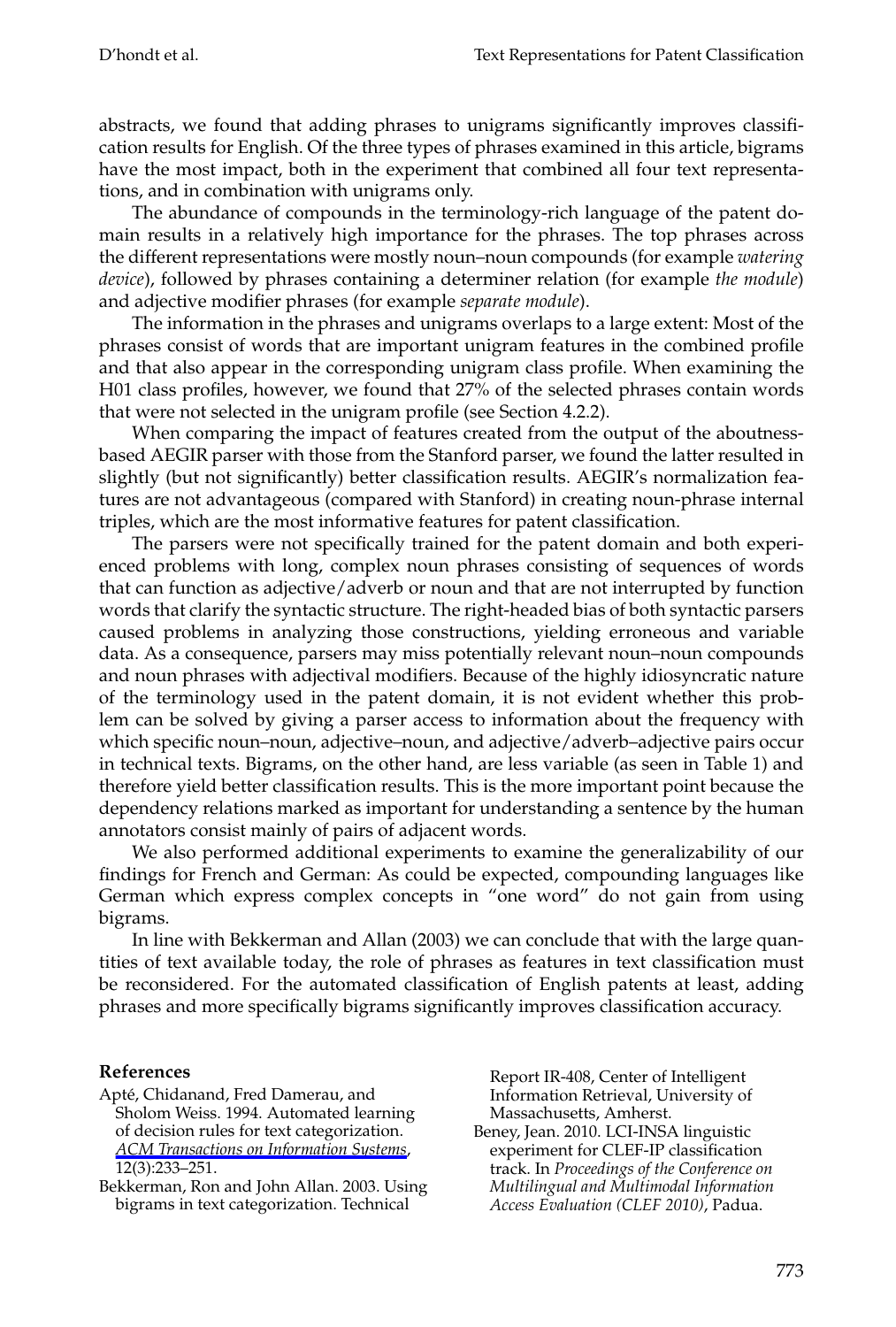#### Computational Linguistics Volume 39, Number 3

Benzineb, Karim and Jacques Guyot. 2011. Automated patent classification. In Mihai Lupu, Katja Mayer, John Tait, and Anthony J. Trippe, editors, *Current Challenges in Patent Information Retrieval*, volume 29. Springer, New York, pages 239–261.

Braga, Igor, Maria Monard, and Edson Matsubara. 2009. Combining unigrams and bigrams in semi-supervised text classification. In *Proceedings of Progress in Artificial Intelligence, 14th Portuguese Conference on Artificial Intelligence (EPIA 2009)*, pages 489–500, Aveiro.

- Caropreso, Maria Fernanda, Stan Matwin, and Fabrizio Sebastiani. 2001. A learner-independent evaluation of the usefulness of statistical phrases for automated text categorization. In A. G. Chin, editor, *Text Databases & Document Management*. IGI Publishing, Hershey, PA, pages 78–102.
- Crawford, Elisabeth, Irena Koprinska, and Jon Patrick. 2004. Phrases and feature selection in e-mail classification. In *Proceedings of the 9th Australasian Document Computing Symposium (ADCS)*, pages 59–62, Melbourne.
- Dagan, Ido, Yael Karov, and Dan Roth. 1997. Mistake-driven learning in text categorization. In *Proceedings of 2nd Conference on Empirical Methods in NLP*, pages 55–63, Providence, RI.
- de Marneffe, Marie-Catherine and Christopher Manning. 2008. The Stanford Typed Dependencies representation. In *Coling 2008: Proceedings of the Workshop on Cross-Framework and Cross-Domain Parser Evaluation*, pages 1–8, Manchester.
- Derieux, Franck, Mihaela Bobeica, Delphine Pois, and Jean-Pierre Raysz. 2010. Combining semantics and statistics for patent classification. In *Proceedings of the Conference on Multilingual and Multimodal Information Access Evaluation (CLEF 2010)*, Padua.
- Dumais, Susan, John Platt, David Heckerman, and Mehran Sahami. 1998. Inductive learning algorithms and representations for text categorization. In *Proceedings of the Seventh International Conference on Information and Knowledge Management (CIKM '98)*, pages 148–155, Bethesda.
- Fall, Caspar J. and Karim Benzineb. 2002. Literature survey: Issues to be considered in the automatic classification of patents. Technical report, World Intellectual Property Organization, Geneva.
- Fall, Caspar J., Atilla Törcsvári, Karim Benzineb, and Gabor Karetka. 2003. Automated categorization in the international patent classification. *ACM SIGIR Forum*, 37(1):10–25.
- Furnkranz, Johannes. 1998. A study using ¨ n-gram features for text categorization. Technical Report OEFAI-TR-98-30, Austrian Research Institute for Artificial Intelligence, Vienna.
- Fürnkranz, Johannes. 1999. Exploiting structural information for text classification on the WWW. In *Proceedings of Advances in Intelligent Data Analysis (IDA-99)*, pages 487–497, Amsterdam.
- Galavotti, Luigi, Fabrizio Sebastiani, and Maria Simi. 2000. Experiments on the use of feature selection and negative evidence in automated text categorization. In *Proceedings of Research and Advanced Technology for Digital Libraries, 4th European Conference*, pages 59–68, Lisbon.
- Guyot, Jacques, Karim Benzineb, and Gilles Falquet. 2010. Myclass: A mature tool for patent classification. In *Proceedings of the Conference on Multilingual and Multimodal Information Access Evaluation (CLEF 2010)*, Padua.
- Held, Pierre, Irene Schellner, and Ryuichi Ota. 2011. Understanding the world's major patent classification schemes. Paper presented at the PIUG 2011 Annual Conference Workshop, Vienna, 13 April.
- Joachims, Thorsten. 1999. Making large-scale support vector machine learning practical. In Bernhard Scholkopf, Christopher J. C. ¨ Burges, and Alexander J. Smola, editors, *Advances in Kernel Methods*. MIT Press, Cambridge, MA, pages 169–184.
- Koster, Cornelis, Jean Beney, Suzan Verberne, and Merijn Vogel. 2011. Phrase-based document categorization. In Mihai Lupu, Katja Mayer, John Tait, and Anthony J. Trippe, editors, *Current Challenges in Patent Information Retrieval*, volume 29. Springer, New York, pages 263–286.
- Koster, Cornelis, Marc Seutter, and Jean Beney. 2001. Classifying patent applications with winnow. In *Proceedings Benelearn 2001*. pages 19–26, Antwerpen.
- Koster, Cornelis, Marc Seutter, and Jean Beney. 2003. Multi-classification of patent applications with winnow. In Manfred Broy and Alexandre V. Zamulin, editors, *Perspectives of Systems Informatics*: 5th International Andrei Ershov Memorial Conference, volume 2890 of *Lecture Notes in*